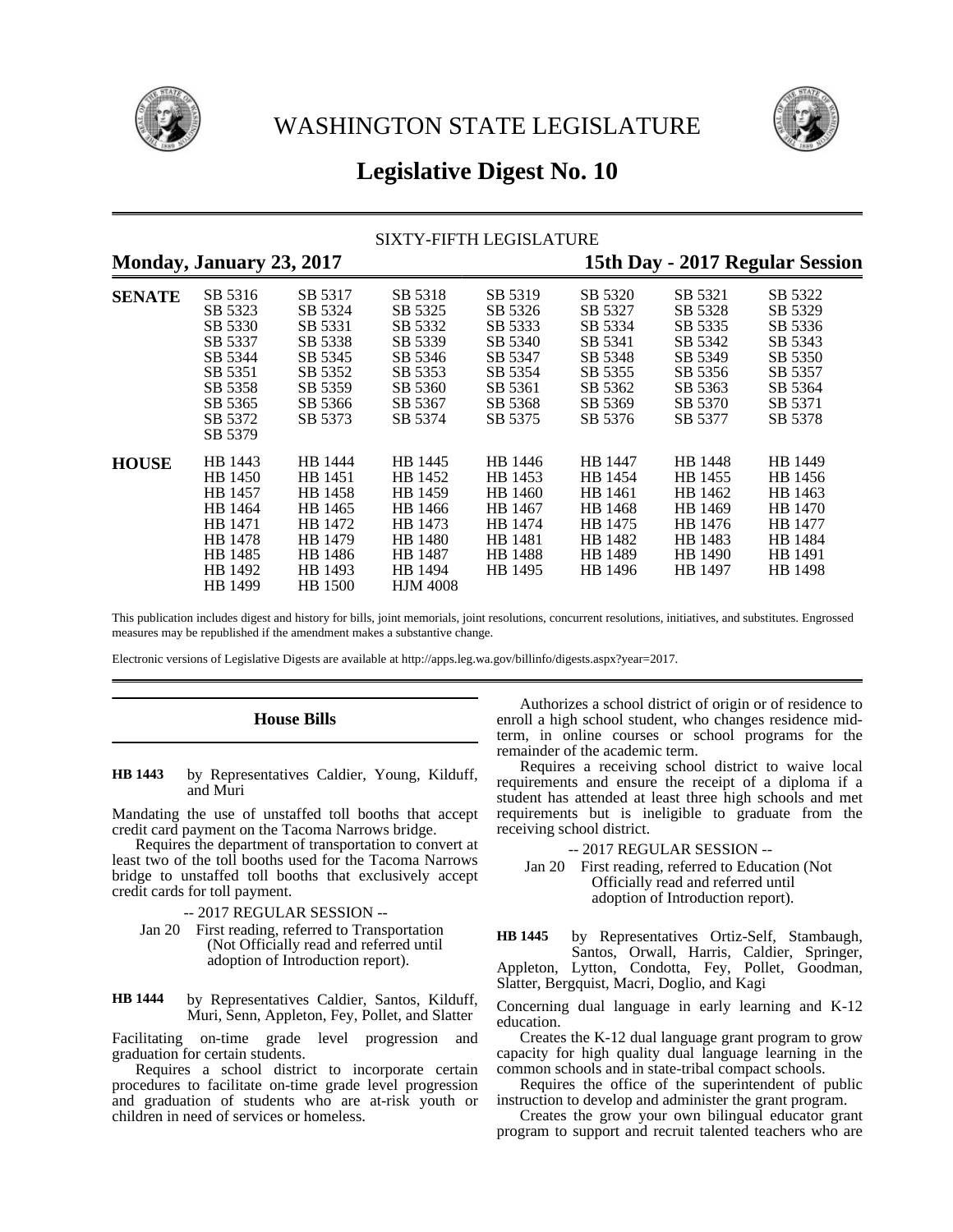invested in their communities, can diversify the educator workforce, and fill the bilingual teacher shortage.

Requires the professional educator standards board to develop and administer the grant program.

Creates the early learning dual language grant program to grow capacity for high quality dual language learning in the early childhood education and assistance program in order to better meet the needs of English language learner students.

Requires the department of early learning to develop and administer the grant program.

-- 2017 REGULAR SESSION --

- Jan 20 First reading, referred to Education (Not Officially read and referred until adoption of Introduction report).
- by Representatives Blake, Condotta, Orcutt, and Muri **HB 1446**

Concerning registration enforcement for off-road vehicles and snowmobiles.

States that it is a gross misdemeanor for a resident to register an off-road vehicle or a snowmobile in another state, or to hold a manufacturer's statement of origin and not apply for a Washington state certificate of title within fifteen days of having the off-road vehicle or snowmobile brought to this state, to avoid the payment of a tax or license fee imposed in this state.

Requires motorsports vehicle manufacturers to report to the department of licensing a listing of motorsports vehicle warranties for off-road vehicles and snowmobiles registered to this state's residents but sold by out-of-state motorsports vehicle dealers in the previous calendar year.

-- 2017 REGULAR SESSION --

Jan 20 First reading, referred to Transportation (Not Officially read and referred until adoption of Introduction report).

by Representatives Kraft, Muri, Stambaugh, Griffey, Stokesbary, Manweller, Van Werven, Graves, McDonald, and Hayes **HB 1447**

Addressing equal pay.

Addresses wage discrimination due to an employee's gender.

Requires an employer to allow an employee to inquire about, discuss, or disclose, the compensation of the employee or another employee, or to aid or encourage another employee to exercise his or her rights.

-- 2017 REGULAR SESSION --

- Jan 20 First reading, referred to Labor & Workplace Standards (Not Officially read and referred until adoption of Introduction report).
- Jan 24 Scheduled for public hearing in the House Committee on Labor & Workplace Standards at 1:30 PM. (Subject to change)

by Representatives Caldier, Graves, Stambaugh, Griffey, Kraft, Stokesbary, Muri, Manweller, Van Werven, McDonald, and Hayes **HB 1448**

Providing reasonable accommodations in the workplace for pregnant women.

Requires an employer to provide reasonable accommodations to an employee for a pregnancy-related or childbirth-related health condition, if so requested, with written certification from a licensed health care provider, unless the employer demonstrates that the accommodation would impose an undue hardship on the operation of the employer's business.

-- 2017 REGULAR SESSION --

Jan 20 First reading, referred to Labor & Workplace Standards (Not Officially read and referred until adoption of Introduction report).

by Representatives Manweller and Dent **HB 1449**

Concerning water recreation facilities.

Requires the state board of health, when adopting rules regarding the operation or design of a recreational water contact facility, to review and consider the most recent version of the United States centers for disease control and prevention's model aquatic health code.

Exempts the following from the requirements of chapter 70.90 RCW (water recreation facilities): Inflatable equipment operated at a temporary event, including inflatable water slides.

-- 2017 REGULAR SESSION --

Jan 20 First reading, referred to Health Care & Wellness (Not Officially read and referred until adoption of Introduction report).

by Representatives Nealey, Kirby, and Vick **HB 1450**

Creating and establishing the rights and duties for title insurance rating and advisory organizations.

Establishes a system by which title insurers may adopt a rating organization's form and rate filings in order to benefit consumers and entities purchasing, selling, or financing real property.

-- 2017 REGULAR SESSION --

Jan 20 First reading, referred to Business & Financial Services (Not Officially read and referred until adoption of Introduction report).

by Representatives Orwall, Johnson, Pollet, Ortiz-Self, Senn, Pettigrew, Reeves, Ortiz-Self, Senn, Pettigrew, Gregerson, Stonier, Ryu, Peterson, Appleton, Tarleton, Farrell, Fey, Ormsby, Goodman, Slatter, Pellicciotti, Hudgins, Doglio, Kagi, and Santos **HB 1451**

Improving language access for public school students and families with limited English proficiency.

Requires the office of the superintendent of public instruction to: (1) Convene a language access advisory committee to develop tools and recommendations to improve language access for public school students and families with limited English proficiency; and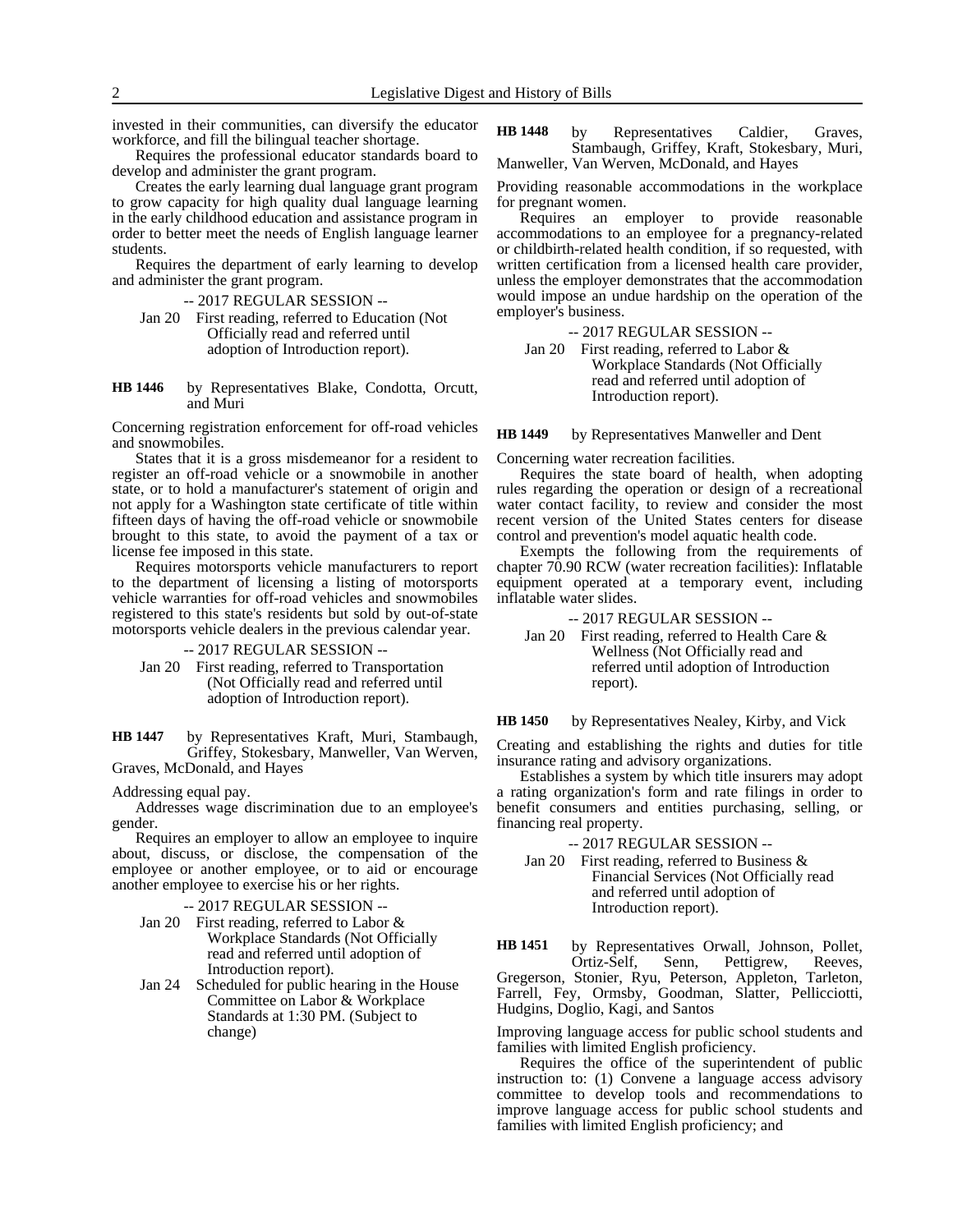(2) Select two educational service districts, one from each side of the crest of the Cascade mountains, that volunteer to act as language access lighthouse collaboratives.

Requires educational service districts to: (1) Maintain the capacity to offer language access trainings using the model curricula adopted by the superintendent of public instruction; and

(2) Develop and periodically update a language access plan.

Requires the state health care authority to collaborate with the office of the superintendent of public instruction and interested schools, school districts, and educational service districts to implement procedures to claim federal reimbursement for the costs of medicaid administrative activities, including interpreter-related services, performed in the school setting.

-- 2017 REGULAR SESSION --

Jan 20 First reading, referred to Education (Not Officially read and referred until adoption of Introduction report).

by Representatives Holy, Tarleton, Van Werven, Springer, Stambaugh, Haler, Pollet, and Slatter **HB 1452**

Concerning the opportunity scholarship program.

Revises the opportunity scholarship act to increase the number of professional-technical certificates and professional-technical degrees.

Authorizes the opportunity scholarship board to elect to have the state investment board invest funds in the pathways scholarship account.

-- 2017 REGULAR SESSION --

- Jan 20 First reading, referred to Higher Education (Not Officially read and referred until adoption of Introduction report).
- by Representatives Blake, Lytton, Chandler, Kretz, Hayes, Haler, Tarleton, Stanford, and **HB 1453**

Santos

Promoting agriculture science education in schools.

Creates the agriculture science education grant program.

Requires the superintendent of public instruction to: (1) Designate one or more high schools to serve as resources and examples of how to combine an interdisciplinary curriculum for agriculture science education with a strong focus on science, technology, engineering, and mathematics and an active partnership with businesses and the local community to connect learning beyond the classroom; and

(2) Establish and publish funding criteria for agriculture science education equipment and professional development grants to school districts.

Creates the curriculum for agriculture science education lighthouse account.

-- 2017 REGULAR SESSION --

Jan 20 First reading, referred to Education (Not Officially read and referred until adoption of Introduction report).

by Representatives Holy, Riccelli, Pollet, Manweller, Griffey, Dent, Van Werven, Shea, **HB 1454**

Appleton, McCabe, Blake, Schmick, Haler, Stokesbary, Tharinger, Hargrove, Ormsby, and Stanford

Prohibiting the use of eminent domain for economic development.

Allows private property to be taken only for public use and the taking of private property by a public entity for economic development does not constitute a public use.

Prohibits a public entity from taking property for the purpose of economic development.

-- 2017 REGULAR SESSION -- Jan 20 First reading, referred to Judiciary (Not Officially read and referred until adoption of Introduction report).

by Representatives Holy, Manweller, Shea, Vick, Condotta, Griffey, Dent, McCabe, and **HB 1455**

Haler

Limiting the enforcement of policies of the department of ecology.

Prohibits any policy of the department of ecology from being enforced unless and until it has been adopted pursuant to the administrative procedure act, codified in the Washington Administrative Code, and ratified by act of the legislature.

-- 2017 REGULAR SESSION --

Jan 20 First reading, referred to Environment (Not Officially read and referred until adoption of Introduction report).

by Representatives Kloba, Springer, McBride, Goodman, Stanford, Slatter, Appleton, Ryu, **HB 1456**

and Doglio

Concerning metropolitan park districts.

Addresses metropolitan park districts.

-- 2017 REGULAR SESSION --

- Jan 20 First reading, referred to Local Government (Not Officially read and referred until adoption of Introduction report).
- Jan 25 Scheduled for public hearing in the House Committee on Local Government at 8:00 AM. (Subject to change)

by Representatives Irwin, Pettigrew,<br>Harmsworth, Springer, Taylor, Shea, Harmsworth, Springer, Taylor, Shea, Stokesbary, Stonier, Young, Schmick, Volz, Hayes, Griffey, Riccelli, Goodman, and Van Werven **HB 1457**

Creating a sales tax holiday for back-to-school clothing and supplies.

Exempts the following from sales and use taxes: (1) A clothing item if the sales price is less than one hundred dollars; and

(2) A school supply item if the sales price is less than ten dollars.

-- 2017 REGULAR SESSION --

Jan 20 First reading, referred to Finance (Not Officially read and referred until adoption of Introduction report).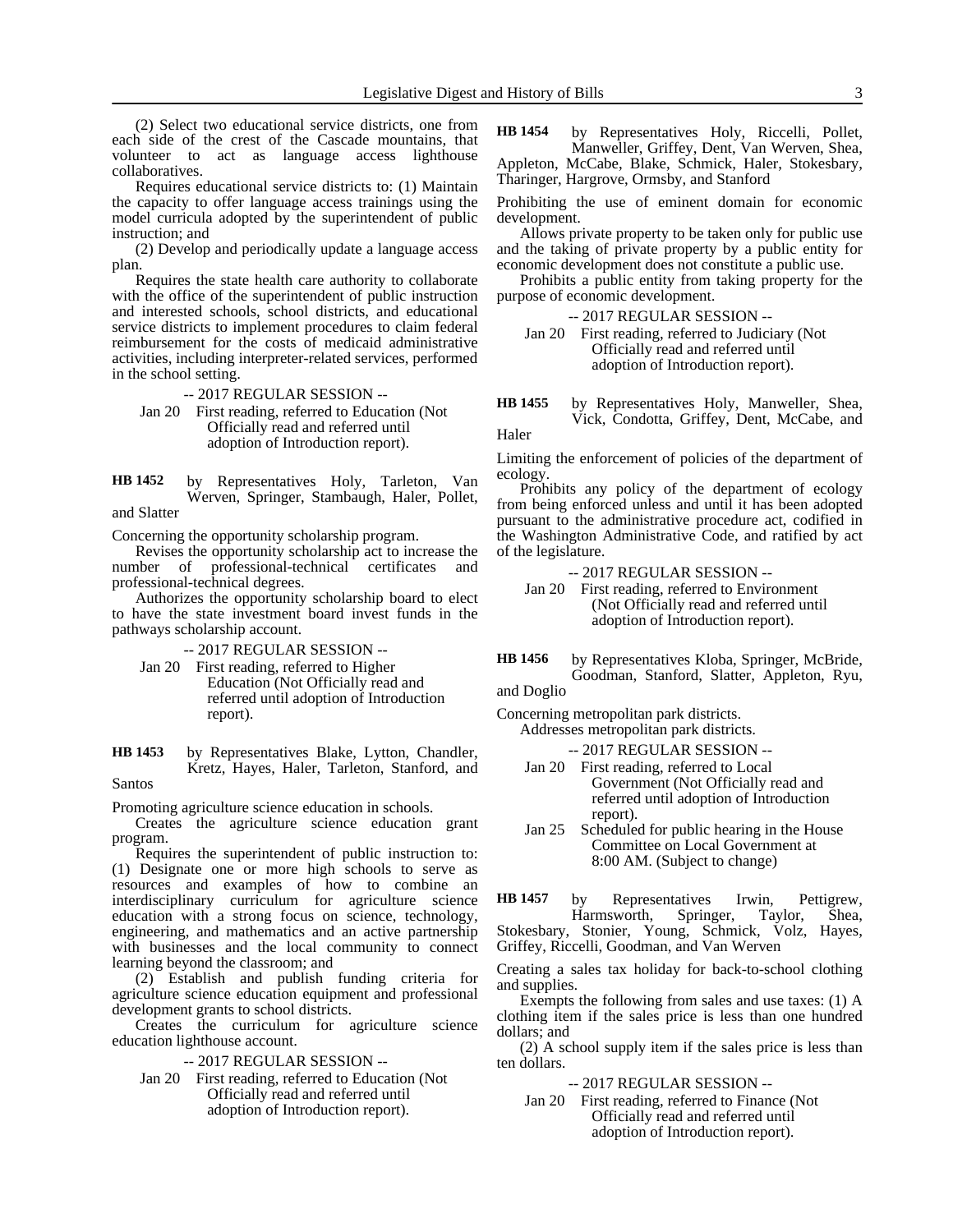by Representatives Fitzgibbon, Fey, Farrell, and Doglio **HB 1458**

Concerning electric energy performance baselines.

Requires the utilities and transportation commission to adopt rules to require certain investor-owned utilities to develop and implement a program to achieve greater energy savings in existing residential and nonresidential building stock that fall below current standards of the state energy code.

-- 2017 REGULAR SESSION --

- Jan 20 First reading, referred to Technology & Economic Development (Not Officially read and referred until adoption of Introduction report).
- by Representatives Buys, Taylor, Van Werven, Short, Dent, Hayes, and Haler **HB 1459**

Considering the full hydrologic cycle in the review and approval process of new water uses.

Requires entities responsible for reviewing and approving permit-exempt water uses and applications for water rights to establish processes and procedures to fully account for the ways in which new uses of groundwater offset potential impairment by recharging water into an aquifer.

-- 2017 REGULAR SESSION --

- Jan 20 First reading, referred to Agriculture & Natural Resources (Not Officially read and referred until adoption of Introduction report).
- by Representatives Buys, Taylor, Van Werven, Dent, Hayes, and Condotta **HB 1460**

Redesigning the transfer of water rights, including the statutory process of relinquishment.

Revises statutory processes of relinquishment.

Establishes a presumption that water right holders have been putting water to beneficial use, in absence of evidence that water rights have been intentionally abandoned under common law doctrine that provides for the loss of water rights.

-- 2017 REGULAR SESSION --

Jan 20 First reading, referred to Agriculture & Natural Resources (Not Officially read and referred until adoption of Introduction report).

by Representatives Sawyer, Condotta, Kloba, Chapman, and Appleton; by request of Department of Agriculture **HB 1461**

Creating a voluntary marijuana production standard and certification program.

Creates a self-sustaining program for certifying marijuana producers and marijuana processors as meeting the standards established under this act.

Prohibits marijuana and marijuana products from being labeled, sold, or represented as produced or processed under standards established under this act

unless produced or processed by a person certified by the department of agriculture under the program.

Provides that information about marijuana producers, processors, and retailers, otherwise exempt from public inspection and copying under the public records act is also exempt from public inspection and copying if submitted to or used by the department of agriculture.

-- 2017 REGULAR SESSION --

Jan 20 First reading, referred to Commerce & Gaming (Not Officially read and referred until adoption of Introduction report).

by Representatives Kloba, Condotta, Sawyer, Appleton, and Ormsby; by request of Department of Agriculture **HB 1462**

Adding authority to the department of agriculture to regulate sanitary processing of marijuana-infused edibles.

Requires the department of agriculture to regulate marijuana-infused edible processing the same as other food processing under the state food processing act.

Requires a marijuana processor that processes, packages, or makes marijuana-infused edibles to obtain an annual marijuana-infused edible endorsement.

- -- 2017 REGULAR SESSION --
- Jan 20 First reading, referred to Commerce & Gaming (Not Officially read and referred until adoption of Introduction report).

by Representatives Kirby, Harris, Riccelli, Chandler, Stonier, Cody, and Rodne **HB 1463**

Addressing contracts between insurance carriers and vision care providers.

Prohibits a contract between a vision care provider and an entity that offers vision care insurance or a vision care discount care plan from: (1) Limiting or specifying the fee that a vision care provider may charge for vision care services or materials that are not reimbursed by the vision care insurance or discount care plan;

(2) Requiring a vision care provider to participate in one vision care insurance plan or discount care program as a condition for participating in another insurance plan;

(3) Changing terms, contractual discounts, or reimbursement rates, under vision care insurance or a discount card, without a signed acknowledgment that the provider agrees to the changes; and

(4) Restricting or limiting a provider's choice of suppliers of materials.

### -- 2017 REGULAR SESSION --

Jan 20 First reading, referred to Health Care & Wellness (Not Officially read and referred until adoption of Introduction report).

by Representatives Blake, Orcutt, Chapman, and Tarleton; by request of Department of Fish and Wildlife **HB 1464**

Concerning the development of cooperative agreements to expand recreational access on privately owned lands.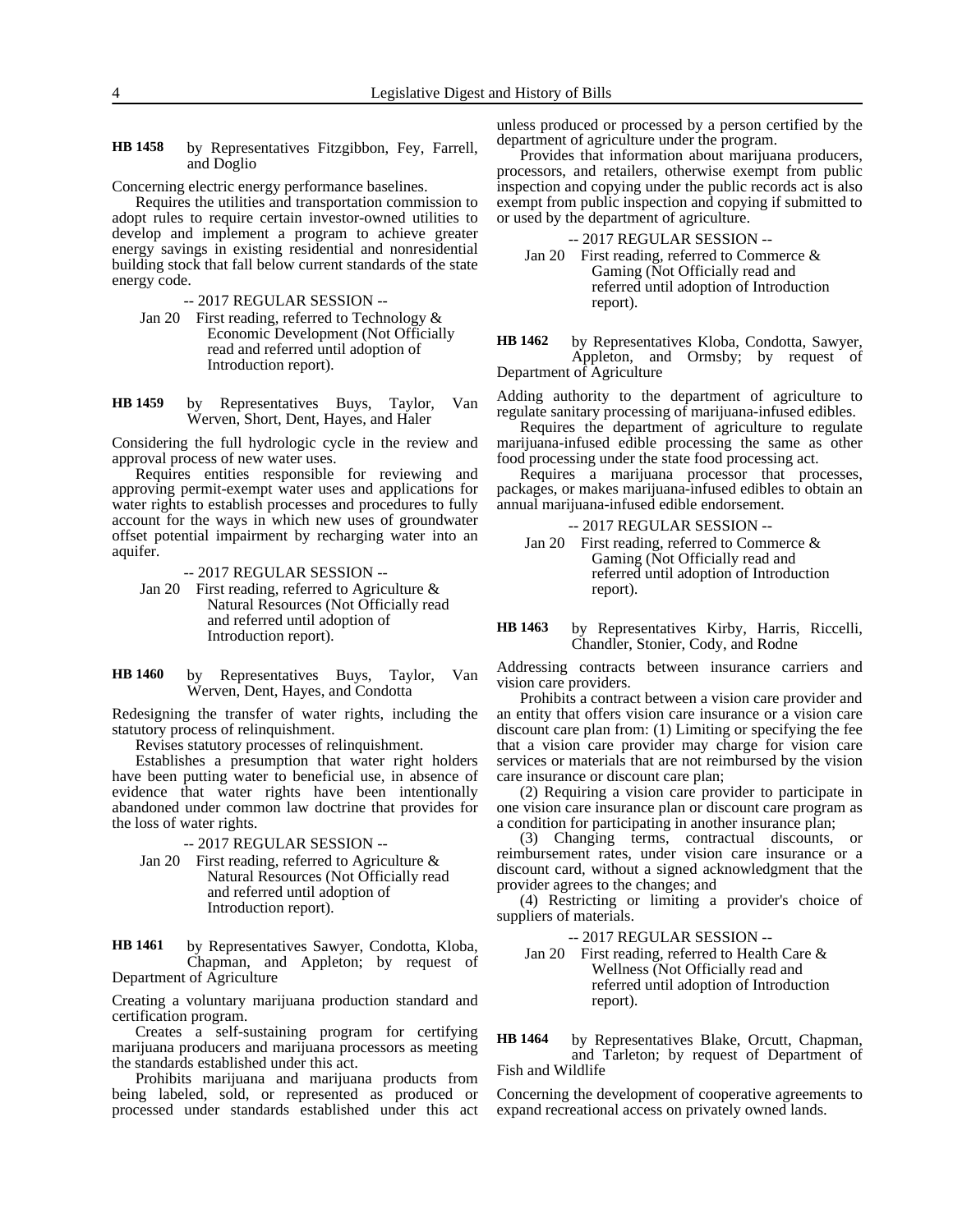Provides immunity from liability, for unintentional injuries, to a landowner who is in lawful possession and control of lands, or water areas or channels and lands adjacent to the areas or channels, who enters into a public access agreement with the department of fish and wildlife.

-- 2017 REGULAR SESSION --

- Jan 20 First reading, referred to Judiciary (Not Officially read and referred until adoption of Introduction report).
- by Representatives Short, Lytton, Kretz, Koster, Schmick, and Fitzgibbon **HB 1465**

Exempting from public disclosure certain information regarding reports on wolf depredations.

Exempts the following from public disclosure under the public records act: (1) Private information regarding damage prevention cooperative agreements and nonlethal preventative measures deployed to minimize wolf interactions with pets and livestock; and

(2) Information regarding a reported depredation by wolves on pets or livestock.

-- 2017 REGULAR SESSION --

- Jan 20 First reading, referred to State Government (Not Officially read and referred until adoption of Introduction report).
- by Representatives Blake, J. Walsh, Morris, Dent, and Manweller **HB 1466**

Extending the expiration date of the public utility tax exemption for certain electrolytic processing businesses.

Delays, until July 1, 2029, the expiration of the public utility tax exemption for certain electrolytic processing businesses.

-- 2017 REGULAR SESSION --

Jan 20 First reading, referred to Technology  $\&$ Economic Development (Not Officially read and referred until adoption of Introduction report).

by Representatives Stokesbary, Peterson, Griffey, Robinson, Muri, McBride, Rodne, Fitzgibbon, and Tharinger **HB 1467**

Removing disincentives to the voluntary formation of regional fire protection service authorities by establishing parity, equalizing certain provisions with existing laws governing fire protection districts, and clarifying the formation process.

Revises regional fire protection service authority provisions as follows: (1) Removes disincentives to the voluntary formation of the authorities by establishing parity;

(2) Equalizes certain provisions with existing laws governing fire protection districts; and

(3) Clarifies the formation process.

-- 2017 REGULAR SESSION --

Jan 20 First reading, referred to Local Government (Not Officially read and referred until adoption of Introduction report).

by Representatives Manweller, Fitzgibbon, Griffey, Hudgins, Jinkins, Haler, Riccelli, Kilduff, Pollet, and Doglio; by request of Secretary of State **HB 1468**

Concerning voter registration.

Changes the deadlines for voter registration.

-- 2017 REGULAR SESSION -- Jan 20 First reading, referred to State Government (Not Officially read and referred until adoption of Introduction report).

by Representatives Hudgins, Manweller, Haler, Griffey, Van Werven, and Doglio; by request of Secretary of State **HB 1469**

Modifying presidential primary provisions.

Updates the presidential primary process to provide an earlier default date and the flexibility needed to promote a regional presidential primary.

-- 2017 REGULAR SESSION --

- Jan 20 First reading, referred to State Government (Not Officially read and referred until adoption of Introduction report).
- by Representatives Hudgins, Koster, Haler, Griffey, Manweller, and Doglio; by request of Secretary of State **HB 1470**

Modifying declaration of candidacy provisions.

Revises declaration of candidacy provisions with regard to the filing of the declaration, filing fees, and a county auditor's requirement to provide access to the state electronic filing system for candidates filing electronically.

-- 2017 REGULAR SESSION --

Jan 20 First reading, referred to State Government (Not Officially read and referred until adoption of Introduction report).

by Representatives Bergquist, Stambaugh, Pettigrew, Haler, Kagi, Fitzgibbon, Griffey, Jinkins, Appleton, Tarleton, Muri, Pollet, Hudgins, and **HB 1471**

Doglio; by request of Secretary of State

Collecting voter registration sign up information for persons seventeen years of age during the period one year prior to attaining eighteen years of age including the designation of voter registration locations and voter sign up locations.

Formalizes a registration sign-up process to: (1) Authorize persons who are seventeen years old to sign up to register to vote;

(2) Engage these new voters; and

(3) Encourage their civic participation in an educational environment.

Exempts the following from public inspection and copying under the public records act: Information contained in voter preregistration records.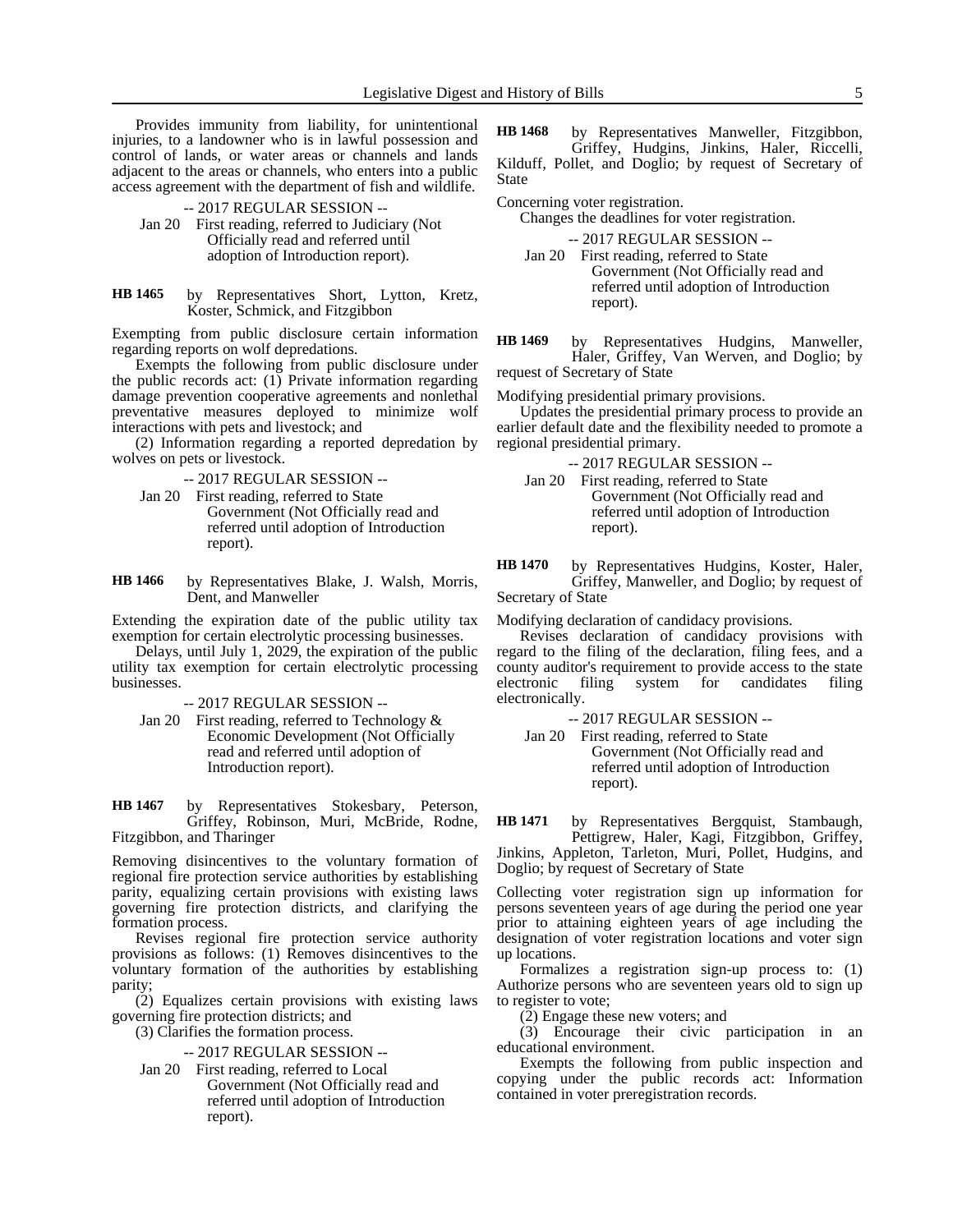-- 2017 REGULAR SESSION --

Jan 20 First reading, referred to State Government (Not Officially read and referred until adoption of Introduction report).

by Representatives Hudgins, Koster, Haler, Griffey, Manweller, Muri, and Ormsby; by request of Secretary of State **HB 1472**

Criminalizing damaging, destroying, tampering, or removing ballot return boxes or contents.

Includes, in the crime of malicious mischief, when a person causes an interruption or impairment of service rendered to the public by physically damaging, destroying, tampering, or removing an official ballot deposit box, a ballot drop box, or the contents of a deposit box or a drop box.

-- 2017 REGULAR SESSION --

Jan 20 First reading, referred to Public Safety (Not Officially read and referred until adoption of Introduction report).

by Representatives Dent, Cody, Harris, Rodne, Macri, Caldier, Stonier, Vick, and Jinkins **HB 1473**

Concerning eye care.

Establishes the consumer protection in eye care act.

Protects consumers from improper or unsupervised use of technology for purposes of obtaining a prescription for corrective lenses or obtaining any other diagnosis or assistance.

-- 2017 REGULAR SESSION --

Jan 20 First reading, referred to Health Care & Wellness (Not Officially read and referred until adoption of Introduction report).

by Representatives Farrell, Riccelli, Cody, Bergquist, Appleton, Tarleton, Fitzgibbon, Frame, Jinkins, Robinson, Senn, Kilduff, Ormsby, Pollet, Goodman, Slatter, Blake, Peterson, Hudgins, Macri, Orwall, Doglio, and Stanford **HB 1474**

Promoting healthy outcomes for pregnant women and infants.

Directs the state health care authority to require that health care facilities that provide newborn delivery services to medical assistance clients establish certain policies and procedures.

Addresses unfair practices for employers with regard to reasonable accommodations for a pregnant employee.

Creates the health pregnancy advisory committee to develop a strategy for promoting and improving maternal and infant health outcomes.

-- 2017 REGULAR SESSION --

Jan 20 First reading, referred to Health Care & Wellness (Not Officially read and referred until adoption of Introduction report).

by Representatives Irwin, Goodman, Hayes, Ryu, Kilduff, Holy, Klippert, Kirby, and Lovick; by request of Gambling Commission **HB 1475**

Clarifying the limited authority of gambling commission officers.

Authorizes an officer of the gambling commission who is designated with police powers to take action to prevent physical injuries or substantial damages to a person or property under certain circumstances.

-- 2017 REGULAR SESSION --

Jan 20 First reading, referred to Judiciary (Not Officially read and referred until adoption of Introduction report).

by Representatives Peterson, Buys, Van Werven, and Short **HB 1476**

Ensuring the ongoing viability of safe, reliable, on-site sewage systems in marine counties by identifying best management practices with accountability in on-site program management plans without creating or newly authorizing a fee or other program funding source.

Identifies best management practices with accountability in on-site program management plans to ensure the ongoing viability of safe, reliable, on-site sewage systems in marine counties.

- -- 2017 REGULAR SESSION --
- Jan 20 First reading, referred to Environment (Not Officially read and referred until adoption of Introduction report).
- by Representatives Kilduff, Muri, Lytton, Stambaugh, Orwall, McDonald, Robinson, Lovick, Goodman, Sells, Appleton, and Fey **HB 1477**

Concerning disclosure of health-related information with persons with a close relationship with a patient.

Authorizes certain health care providers and facilities to disclose, under certain circumstances, health-related information to persons with a close relationship with a patient.

-- 2017 REGULAR SESSION --

Jan 20 First reading, referred to Health Care & Wellness (Not Officially read and referred until adoption of Introduction report).

by Representatives Blake, Klippert, Goodman, Johnson, Griffey, J. Walsh, Fitzgibbon, Sells, and McCabe; by request of Parks and Recreation Commission **HB 1478**

Concerning the distribution of monetary penalties to local courts and state agencies paid for failure to comply with discover pass requirements.

Requires a county treasurer to remit, to the state treasurer, seventy-five percent of the money received from penalties with regard to the display of a discover pass, vehicle access pass, or day-use permit.

Requires the balance of noninterest money received by a county treasurer to be deposited in the county current expense fund.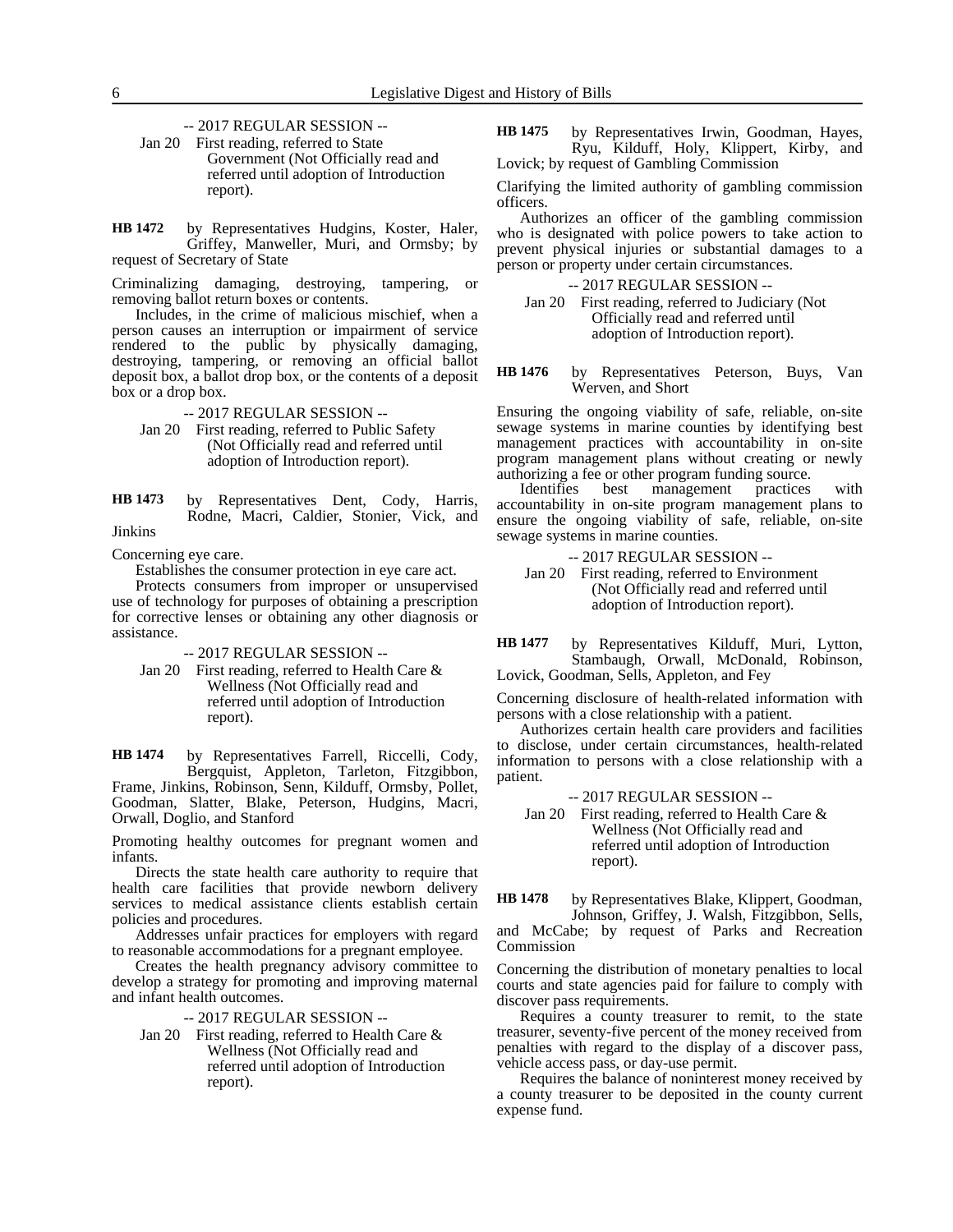-- 2017 REGULAR SESSION --

Jan 20 First reading, referred to Appropriations (Not Officially read and referred until adoption of Introduction report).

by Representatives Hudgins, Graves, Tarleton, and Stanford **HB 1479**

Concerning encryption of data on state information technology systems.

Establishes a classification schedule for data stored on or passing to, through, or from state data networks in the information technology standards maintained by the office of the state chief information officer.

-- 2017 REGULAR SESSION --

- Jan 20 First reading, referred to State Government (Not Officially read and referred until adoption of Introduction report).
- by Representatives Hayes, Riccelli, Irwin, Lovick, Holy, and Santos **HB 1480**

Requiring additional criteria to be met for the department of licensing to suspend a driver's license.

Requires the department of licensing to meet additional criteria in order to suspend a driver's license.

-- 2017 REGULAR SESSION --

Jan 20 First reading, referred to Transportation (Not Officially read and referred until adoption of Introduction report).

by Representatives Hayes and Bergquist **HB 1481**

Creating uniformity in driver training education provided by school districts and commercial driver training schools.

Requires driver training education curriculum and instructors to be licensed and regulated by the department of licensing.

Authorizes the office of the superintendent of public instruction to establish: (1) Driver training education courses offered by school districts that exceed the curriculum and rules established by the department of licensing; and

(2) Additional requirements for those who teach in school districts.

Provides the department of licensing with resources and authority to provide audits of driver education training courses.

-- 2017 REGULAR SESSION --

Jan 20 First reading, referred to Transportation (Not Officially read and referred until adoption of Introduction report).

by Representatives Sawyer, Kagi, Stambaugh, Caldier, Robinson, Springer, Hargrove, Tarleton, Ormsby, Doglio, and Stanford **HB 1482**

Establishing the legislative-executive WorkFirst poverty reduction oversight task force.

Creates the legislative-executive WorkFirst poverty reduction oversight task force to, among other responsibilities: (1) Reduce the overall percentage of people living below two hundred percent of the federal poverty level;

(2) Prevent and address adverse childhood experiences and the trauma of children who are living in poverty; and

(3) Direct the department of social and health services to develop a five-year plan and a ten-year plan to address intergenerational poverty.

Creates the intergenerational poverty advisory committee to assist the task force.

Authorizes the department of social and health services to establish and maintain a system to track intergenerational poverty.

-- 2017 REGULAR SESSION --

Jan 20 First reading, referred to Early Learning & Human Services (Not Officially read and referred until adoption of Introduction report).

by Representatives Senn, Hayes, Lovick, Klippert, Chapman, Jinkins, Robinson, Klippert, Chapman, Jinkins, **HB 1483**

Doglio, Appleton, Kilduff, Ormsby, and Santos

Concerning the disposition of forfeited firearms by the Washington state patrol.

Revises firearms and dangerous weapon provisions with regard to giving the Washington state patrol the option to destroy a forfeited firearm.

- -- 2017 REGULAR SESSION --
- Jan 20 First reading, referred to Judiciary (Not Officially read and referred until adoption of Introduction report).

by Representatives Dolan, Johnson, Stonier, McCaslin, Bergquist, McBride, Pollet, Doglio, Slatter, Gregerson, Jinkins, Ryu, Santos, Cody, Peterson, Sells, Chapman, Senn, Macri, Sawyer, Orwall, Appleton, Haler, Tarleton, Muri, Condotta, Frame, Riccelli, Lovick, Ormsby, Stanford, and Kagi **HB 1484**

Providing an enhanced retirement benefit for public employees' and teachers' retirement system plans 1.

Requires a permanent increase to a beneficiary's monthly benefit of two dollars per year of earned service credit for a beneficiary who is receiving a monthly benefit, on January 1, 2017, from plan 1 of the teachers' retirement system or the public employees' retirement system.

-- 2017 REGULAR SESSION --

- Jan 20 First reading, referred to Appropriations (Not Officially read and referred until adoption of Introduction report).
- Jan 26 Scheduled for public hearing in the House Committee on Appropriations at 3:30 PM. (Subject to change)
- by Representatives Blake, MacEwen, Kirby, Haler, Taylor, Shea, McCaslin, Hargrove, DeBolt, and Condotta **HB 1485**

Limiting mandatory motorcycle helmet use to persons under the age of eighteen.

Authorizes a person who is at least eighteen years old to operate or ride on a motorcycle, motor-driven cycle, or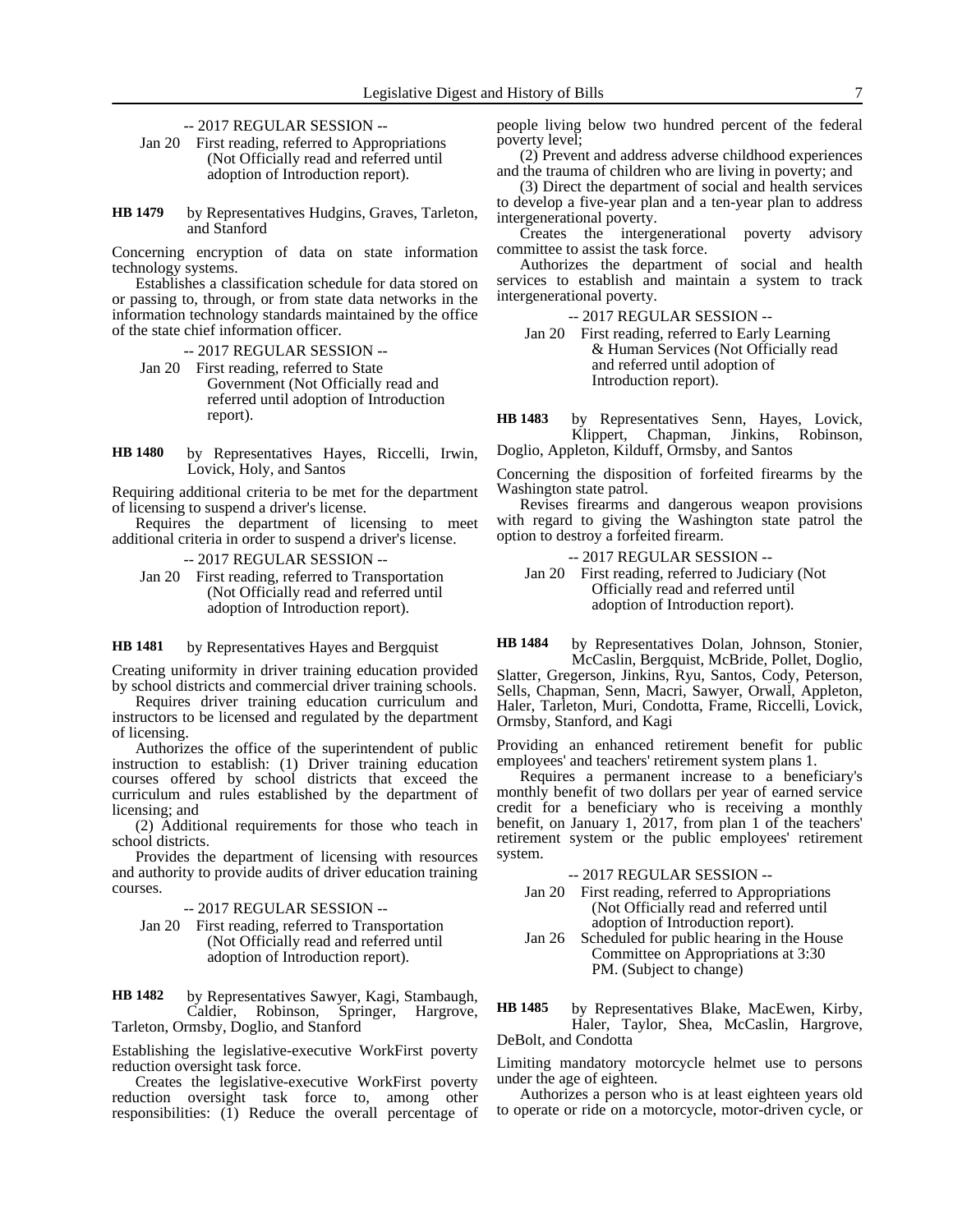moped on a state highway, county road, or city street without wearing a motorcycle helmet.

- -- 2017 REGULAR SESSION --
- Jan 20 First reading, referred to Transportation (Not Officially read and referred until adoption of Introduction report).

by Representatives Gregerson, Ryu, Peterson, Orwall, Sells, Stonier, Dolan, Frame, Chapman, Goodman, Macri, Cody, Appleton, Tarleton, Ormsby, Bergquist, Hudgins, Doglio, and Stanford **HB 1486**

Creating the Washington wage recovery act.

Establishes the Washington wage recovery act.

-- 2017 REGULAR SESSION --

- Jan 20 First reading, referred to Labor & Workplace Standards (Not Officially read and referred until adoption of Introduction report).
- Jan 23 Scheduled for public hearing in the House Committee on Labor & Workplace Standards at 1:30 PM. (Subject to change)

by Representatives Condotta and Sawyer **HB 1487**

Authorizing marijuana retailers to sell marijuana merchandise.

Authorizes the sale, by marijuana retailers, of marijuana merchandise which is defined as wearable apparel that serves to promote or advertise the retail outlet, or a product line sold by the retail outlet, and that has labeling affixed to the wearable apparel.

Requires the state liquor and cannabis board to adopt rules that establish the procedures and criteria necessary to implement the establishment of retail product design and marketing standards to ensure that marijuana merchandise and other products sold by licensed retailers are not intended to appeal to minors or otherwise encourage marijuana use by minors.

-- 2017 REGULAR SESSION --

Jan 20 First reading, referred to Commerce & Gaming (Not Officially read and referred until adoption of Introduction report).

by Representatives Hansen, Haler, Stokesbary, Ortiz-Self, Gregerson, Tarleton, Slatter, and Hudgins **HB 1488**

Expanding higher education opportunities for certain students.

Expands higher education opportunities for certain students.

-- 2017 REGULAR SESSION --

Jan 20 First reading, referred to Higher Education (Not Officially read and referred until adoption of Introduction report).

by Representatives Kretz, Blake, and Short **HB 1489**

Concerning private wildland fire suppression contractors.

Requires the department of natural resources, for the maximum effective use of local fire suppression assets, to actively engage in ongoing prefire season outreach and recruitment of qualified wildland fire suppression contractors and equipment owners and compile and annually update a master list of the qualified contractors.

Requires the local wildland fire liaison to fulfill duties as assigned by the commissioner of public lands or the legislature, including the recruitment of local wildland fire suppression contractors.

-- 2017 REGULAR SESSION --

Jan 20 First reading, referred to Agriculture & Natural Resources (Not Officially read and referred until adoption of Introduction report).

by Representatives Fey, Rodne, Clibborn, Hargrove, Riccelli, Van Werven, McBride, and Irwin **HB 1490**

Eliminating the requirement that a city or town provide preservation rating information on a certain percentage of its arterial network.

Repeals RCW 46.68.113 (preservation rating) which requires that a city or town provide preservation rating information on a certain percentage of its arterial network.

- -- 2017 REGULAR SESSION --
- Jan 20 First reading, referred to Transportation (Not Officially read and referred until adoption of Introduction report).

by Representatives Orwall, Hargrove, Sullivan, Gregerson, Slatter, and Kagi **HB 1491**

Concerning pediatric transitional care centers.

Creates a pediatric transitional care center license and requires a center, in order to be licensed, to demonstrate that it is capable of providing services for children who: (1) Are no more than two years of age;

(2) Have been exposed to alcohol or other drugs before birth;

(3) Require twenty-four hour continuous residential care and skilled nursing services as a result of prenatal substance exposure; and

(4) Are referred to the center by the department of social and health services and regional hospitals.

### -- 2017 REGULAR SESSION --

Jan 20 First reading, referred to Health Care & Wellness (Not Officially read and referred until adoption of Introduction report).

by Representatives Tharinger, Harris, Cody, Macri, and Appleton **HB 1492**

Equalizing civil monetary penalties for assisted living facilities with other long-term care providers.

Authorizes the department of social and health services, upon the adoption of rules, to impose civil penalties of up to: (1) Three thousand dollars for each incident that violates assisted living facility licensing statutes or rules; and

(2) Ten thousand dollars for a current or former licensed provider who is operating an unlicensed facility.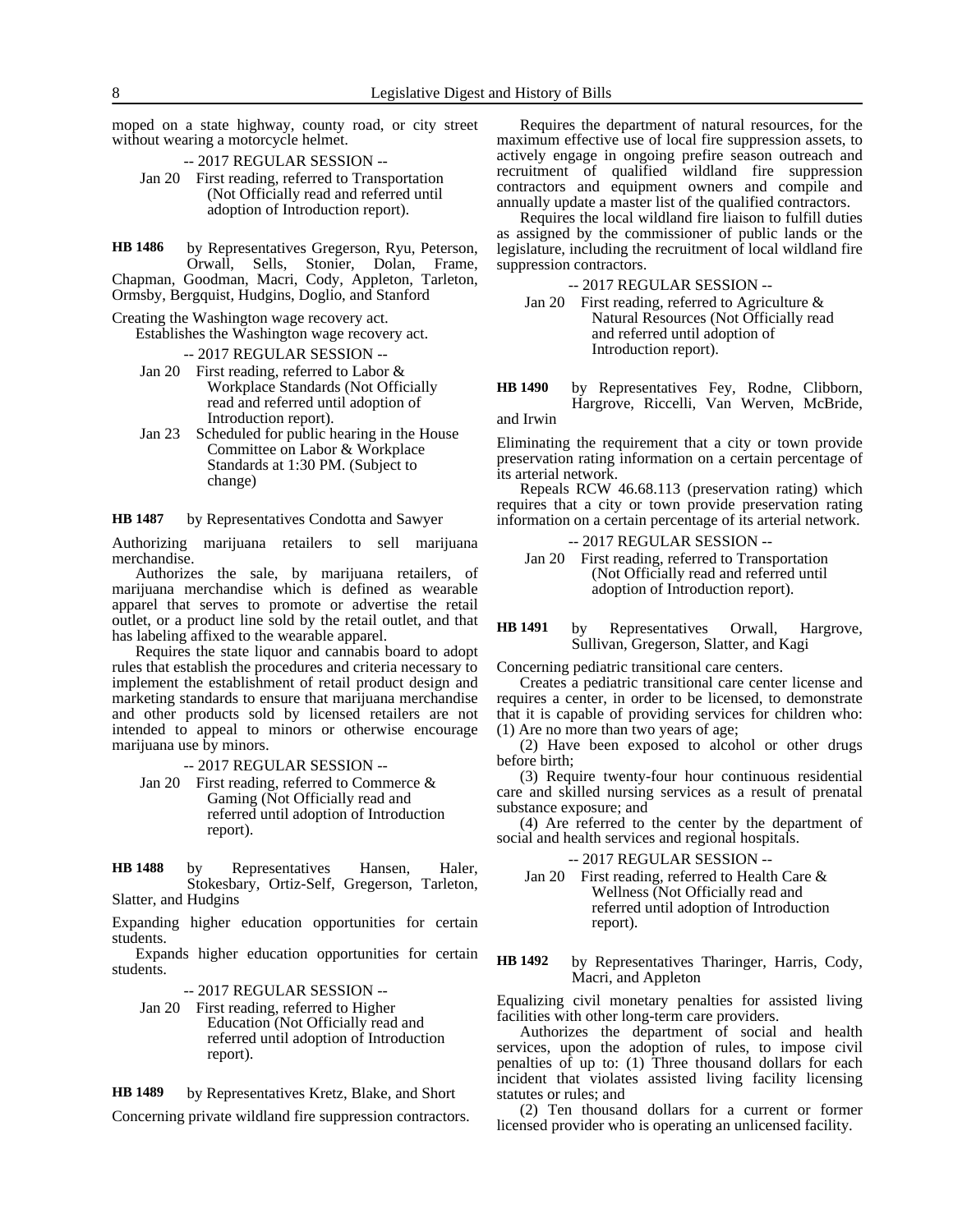Requires receipts from the civil penalties to be deposited in the assisted living facility temporary management account.

Allows expenditures from the account to be used for the protection of the health, safety, welfare, and property of residents of assisted living facilities found to be noncompliant with licensing standards.

-- 2017 REGULAR SESSION --

- Jan 20 First reading, referred to Health Care & Wellness (Not Officially read and referred until adoption of Introduction report).
- by Representatives Morris, Harmsworth, Smith, Tarleton, and Stanford **HB 1493**

Concerning biometric identifiers.

Prohibits a person from enrolling a biometric identifier of an individual in a database to create identification of the individual, or changing the use of an enrolled biometric identifier, without first providing clear and conspicuous notice and obtaining the individual's consent.

-- 2017 REGULAR SESSION --

Jan 20 First reading, referred to Technology & Economic Development (Not Officially read and referred until adoption of Introduction report).

#### by Representative Morris **HB 1494**

Concerning private road maintenance agreements.

Requires the holders of an interest in an easement to maintain the easement and permits agreements that allow maintenance obligations to be allocated to fewer than all holders of an interest in an easement.

Requires the cost of maintaining an easement to be shared by each holder of an interest in the easement.

-- 2017 REGULAR SESSION --

- Jan 20 First reading, referred to Judiciary (Not Officially read and referred until adoption of Introduction report).
- Jan 26 Scheduled for public hearing in the House Committee on Judiciary at 1:30 PM. (Subject to change)
- by Representatives Fey, Muri, Sawyer, Sells, Jinkins, and Doglio **HB 1495**

Incentivizing the development of commercial office space in cities with a population of greater than fifty thousand and located in a county with a population of less than one million five hundred thousand.

Provides certain cities with local options to incentivize the development of commercial office space in urban centers with access to transit, high capacity transportation systems, and other amenities.

Authorizes a governing authority of a city to adopt a local sales and use tax exemption program or a local property tax exemption program to incentivize the development of class A commercial office space in urban centers with access to transit, high capacity transportation systems, and other amenities.

-- 2017 REGULAR SESSION --

- Jan 20 First reading, referred to Local Government (Not Officially read and referred until adoption of Introduction report).
- Jan 25 Scheduled for public hearing in the House Committee on Local Government at 8:00 AM. (Subject to change)

by Representatives Tarleton, Nealey, Springer, Young, Hayes, Manweller, Griffey, and Smith **HB 1496**

Concerning the taxation and permitting of vessels in Washington.

Removes a disincentive for: (1) State residents to purchase, moor, and use large pleasure vessels in the state's waters; and

(2) Nonresidents to moor and use large pleasure vessels in the state.

Increases state revenues on sales and use taxes, excise taxes, and vessel registrations on large recreational vessels in the state.

-- 2017 REGULAR SESSION --

Jan 20 First reading, referred to Finance (Not Officially read and referred until adoption of Introduction report).

by Representatives J. Walsh, Blake, Orcutt, Griffey, Young, Haler, and Muri **HB 1497**

Providing sales and use tax exemptions, in the form of a remittance of tax paid, to encourage coal-fired electric generation plants to convert to natural gas-fired plants or biomass energy facilities.

Retains jobs at existing coal-fired electric generation facilities by providing a sales and use tax exemption to allow these facilities to convert into natural gas-fired generation plants or biomass energy facilities.

-- 2017 REGULAR SESSION --

- Jan 20 First reading, referred to Technology & Economic Development (Not Officially read and referred until adoption of Introduction report).
- by Representatives Riccelli, Farrell, Tarleton, Frame, Macri, Doglio, Stanford, and Ormsby **HB 1498**

Concerning high hazard flammable train speed limits in certain urban areas.

Authorizes the utilities and transportation commission, and any first-class city, to adopt a limit upon the speed of a high hazard flammable train under certain circumstances.

Authorizes a first-class city to request that the commission exercise its authority within the limits of such a city.

### -- 2017 REGULAR SESSION --

Jan 20 First reading, referred to Transportation (Not Officially read and referred until adoption of Introduction report).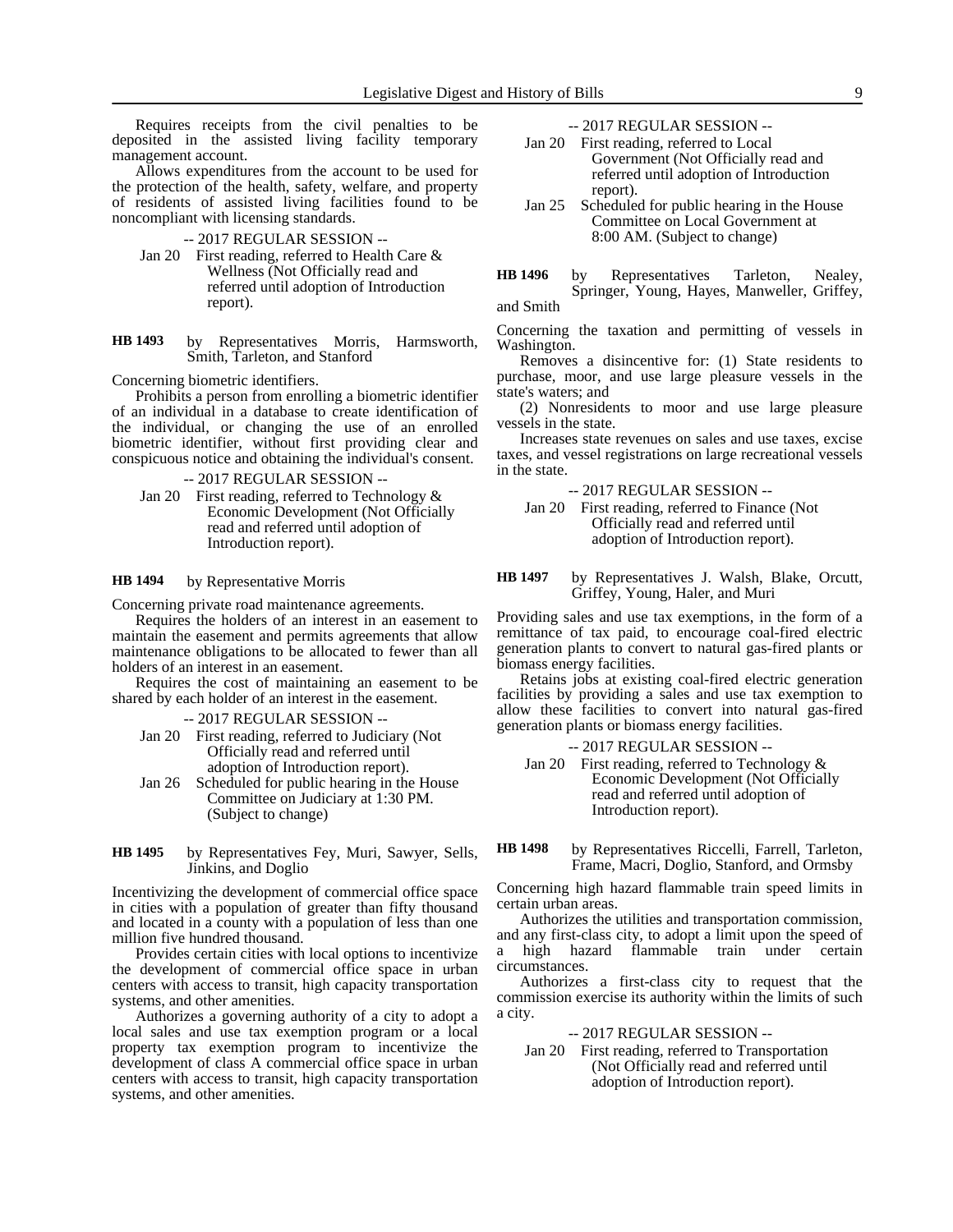by Representatives Pollet, Ryu, Sells, Lovick, Bergquist, and Stanford **HB 1499**

Creating protections and fairness for students in the student loan disbursement process.

Requires a postsecondary institution to comply with certain requirements in this act, if the institution disburses a student's federal or state financial aid balance by means other than directly depositing the student's balance into the student's existing account or issuing a check directly from the institution.

Requires the student achievement council's rules or requirements for institutions to participate in state financial aid programs to assure that contracts between postsecondary institutions participating in state financial aid programs and financial institutions or third-party servicers for the disbursement of student financial aid: (1) Ensure that state aid to students is available;

(2) Are in the best financial interest of the students;

(3) Ensure that the student is easily able to access his or her disbursement;

(4) Give the student a choice regarding the method by which the student receives his or her disbursement;

(5) Provide for an effective process for reviewing complaints filed by students; and

(6) Require that the institution does not have a revenue-sharing agreement with the third-party servicer or financial institution.

-- 2017 REGULAR SESSION --

Jan 20 First reading, referred to Higher Education (Not Officially read and referred until adoption of Introduction report).

by Representatives Pollet, Farrell, Appleton, Tarleton, Ryu, Wylie, Santos, Macri, Doglio, Jinkins, Orwall, Tharinger, Stonier, Kagi, Fitzgibbon, Kloba, Stanford, Bergquist, McBride, Ortiz-Self, Goodman, Dolan, Cody, Pettigrew, Riccelli, Sells, Hudgins, Kirby, Lovick, Frame, Peterson, Ormsby, and Pellicciotti **HB 1500**

Increasing tax exemption transparency and accountability. Establishes the tax exemption transparency and accountability act.

Creates a tax expenditure budget as part of the biennial budget adopted by the legislature.

Reforms the tax expenditure process by including tax expenditures in a tax expenditure budget in the biennial state budget process and requires they be readopted every two years as part of the budget process or they expire.

Requires the department of revenue to prepare a tax expenditure budget.

Requires the joint legislative audit and review committee to report its findings and recommendations for scheduled tax expenditures to the citizen commission for performance measurement of tax expenditures by June 30th of each year.

-- 2017 REGULAR SESSION --

Jan 20 First reading, referred to Finance (Not Officially read and referred until adoption of Introduction report).

### **House Joint Memorials**

#### by Representative Morris **HJM 4008**

Requesting that the Bonneville Power Administration consider a rate design for the eastern intertie that eliminates or reduces the transmission rate associated with that part of the eastern intertie known as the Montana intertie.

Requests that the Bonneville Power Administration consider a rate design for the eastern intertie that eliminates or reduces the transmission rate associated with that part of the eastern intertie known as the Montana intertie.

-- 2017 REGULAR SESSION --

Jan 20 First reading, referred to Technology & Economic Development (Not Officially read and referred until adoption of Introduction report).

### **Senate Bills**

by Senators Fortunato, Rossi, Rivers, Miloscia, Padden, Becker, Braun, Angel, Warnick, Schoesler, Brown, Zeiger, and Wilson **SB 5316**

Concerning the removal of provisions that are no longer necessary for continued publication in the Revised Code of Washington.

Repeals, amends, recodifies, and/or decodifies certain provisions that are no longer necessary for continued publication in the Revised Code of Washington.

-- 2017 REGULAR SESSION --

Jan 20 First reading, referred to State Government.

#### by Senators Angel, Rolfes, and Sheldon **SB 5317**

Concerning the payment of certain required costs of the Tacoma Narrows toll bridge.

Creates the Tacoma Narrows toll bridge sufficient minimum balance account.

Requires the state treasurer to transfer the amount reflecting the sufficient minimum balance of forty-five days of the required costs for the Tacoma Narrows toll bridge from the connecting Washington account to the Tacoma Narrows toll bridge sufficient minimum balance account.

Requires funds in the Tacoma Narrows toll bridge account, reflecting the sufficient minimum balance for the Tacoma Narrows toll bridge, to be used only to pay debt and operating costs to mitigate future toll charges in accordance with a plan developed jointly by the transportation commission and the citizen advisory committee.

Requires remaining funds in the Tacoma Narrows toll bridge account, at the end of the tolling period for the toll bridge, to be used to pay deferred sales taxes.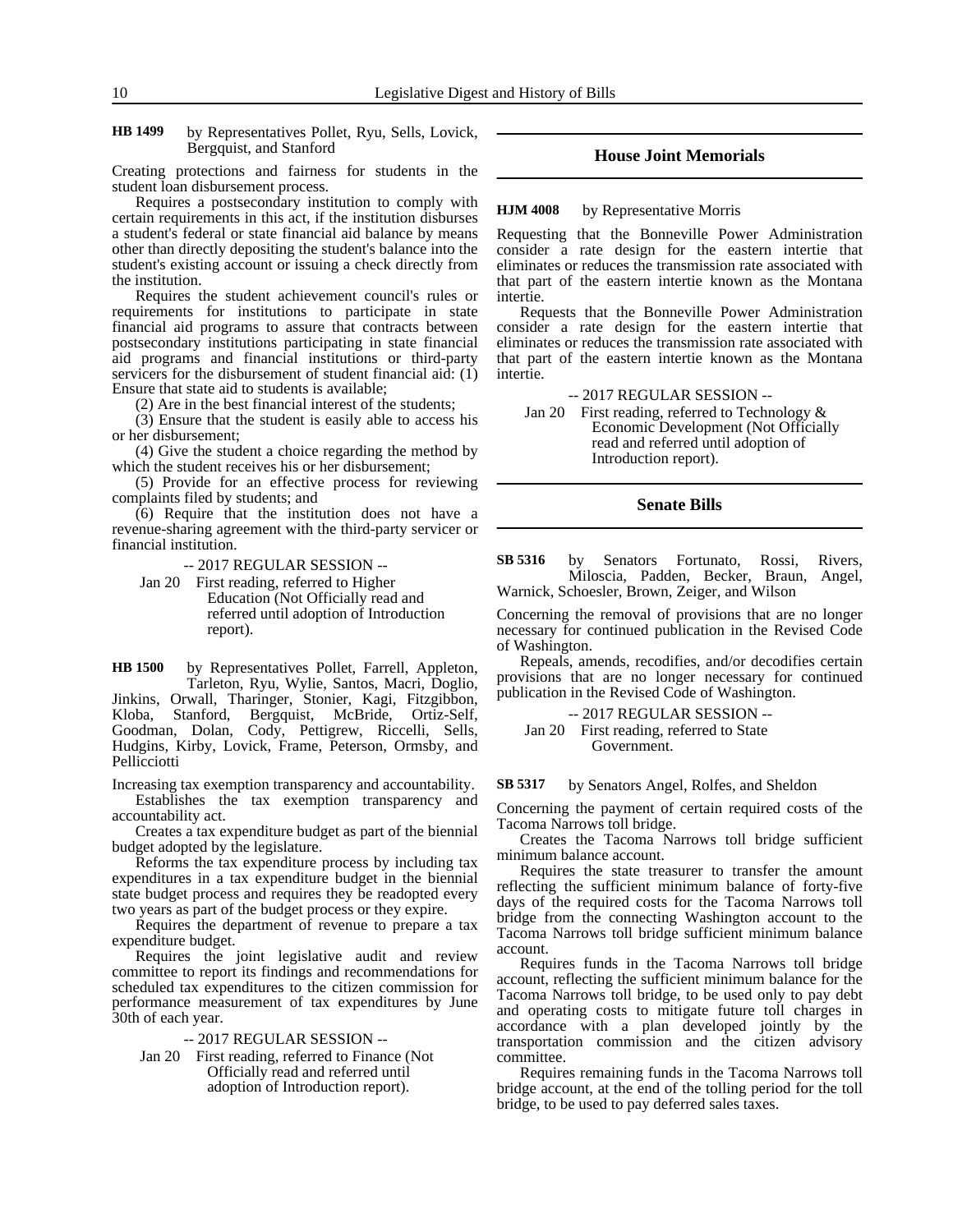-- 2017 REGULAR SESSION --

Jan 20 First reading, referred to Transportation.

by Senators Hunt, Takko, Warnick, Brown, Rolfes, Conway, and Bailey **SB 5318**

Promoting agriculture science education in schools.

Creates the agriculture science education grant program.

Requires the superintendent of public instruction to: (1) Designate one or more high schools to serve as resources and examples of how to combine an interdisciplinary curriculum for agriculture science education with a strong focus on science, technology, engineering, and mathematics and an active partnership with businesses and the local community to connect learning beyond the classroom; and

(2) Establish and publish funding criteria for agriculture science education equipment and professional development grants to school districts.

Creates the curriculum for agriculture science education lighthouse account.

- -- 2017 REGULAR SESSION --
- Jan 20 First reading, referred to Early Learning & K-12 Education.
- by Senators Brown and McCoy; by request of Department of Health **SB 5319**

Transferring authority for low-level radioactive waste management from the department of ecology to the department of health.

Transfers the following from the department of ecology to the department of health: The authority for low-level radioactive waste management.

- -- 2017 REGULAR SESSION --
- Jan 20 First reading, referred to Energy, Environment & Telecommunications.

by Senators Padden, Warnick, Angel, Rivers, Fortunato, Miloscia, O'Ban, Wilson, Braun, Becker, Brown, Baumgartner, Bailey, Honeyford, Pearson, and Zeiger **SB 5320**

Requiring notification to parents or guardians in cases of abortion.

Establishes the parental notification of abortion act.

- -- 2017 REGULAR SESSION --
- Jan 20 First reading, referred to Law & Justice.
- Jan 26 Scheduled for public hearing in the Senate Committee on Law & Justice at 10:00 AM. (Subject to change)

by Senators Rivers, Liias, Darneille, Miloscia, Becker, Warnick, Honeyford, Palumbo, Wellman, and Fortunato **SB 5321**

Concerning parental rights and responsibilities of sexual assault perpetrators and survivors.

Establishes a process where a survivor, who becomes pregnant as a result of a sexual assault and who elects to raise the child, can seek the court's assistance in avoiding continued forced interactions with the rapist which eliminates another barrier to healing from the assault.

-- 2017 REGULAR SESSION --

Jan 20 First reading, referred to Law & Justice.

by Senators King, Frockt, Miloscia, Bailey, Conway, Hobbs, and Becker **SB 5322**

Concerning agreements between dentists and third parties that provide supportive services to dentists.

Authorizes a dentist or group practice of dentists to enter into an agreement with a third party for the provision of services in support of a dental practice office as long as certain standards are met.

-- 2017 REGULAR SESSION --

Jan 20 First reading, referred to Health Care.

by Senators Rivers and Takko; by request of Department of Agriculture **SB 5323**

Creating a voluntary marijuana production standard and certification program.

Creates a self-sustaining program for certifying marijuana producers and marijuana processors as meeting the standards established under this act.

Prohibits marijuana and marijuana products from being labeled, sold, or represented as produced or processed under standards established under this act unless produced or processed by a person certified by the department of agriculture under the program.

Provides that information about marijuana producers, processors, and retailers, otherwise exempt from public inspection and copying under the public records act is also exempt from public inspection and copying if submitted to or used by the department of agriculture.

-- 2017 REGULAR SESSION --

Jan 20 First reading, referred to Agriculture, Water, Trade & Economic Development.

by Senators Takko and Rivers; by request of Department of Agriculture **SB 5324**

Adding authority to the department of agriculture to regulate sanitary processing of marijuana-infused edibles.

Requires the department of agriculture to regulate marijuana-infused edible processing the same as other food processing under the state food processing act.

Requires a marijuana processor that processes, packages, or makes marijuana-infused edibles to obtain an annual marijuana-infused edible endorsement.

-- 2017 REGULAR SESSION --

Jan 20 First reading, referred to Agriculture, Water, Trade & Economic Development.

#### by Senators Zeiger and Conway **SB 5325**

Clarifying the authority of a nurse working in a school setting.

Allows only a registered nurse or an advanced registered nurse practitioner to supervise, direct, or evaluate a licensed nurse working in a school setting with respect to the practice of nursing.

Prohibits school administrators from interfering with nursing care provided by a registered nurse or an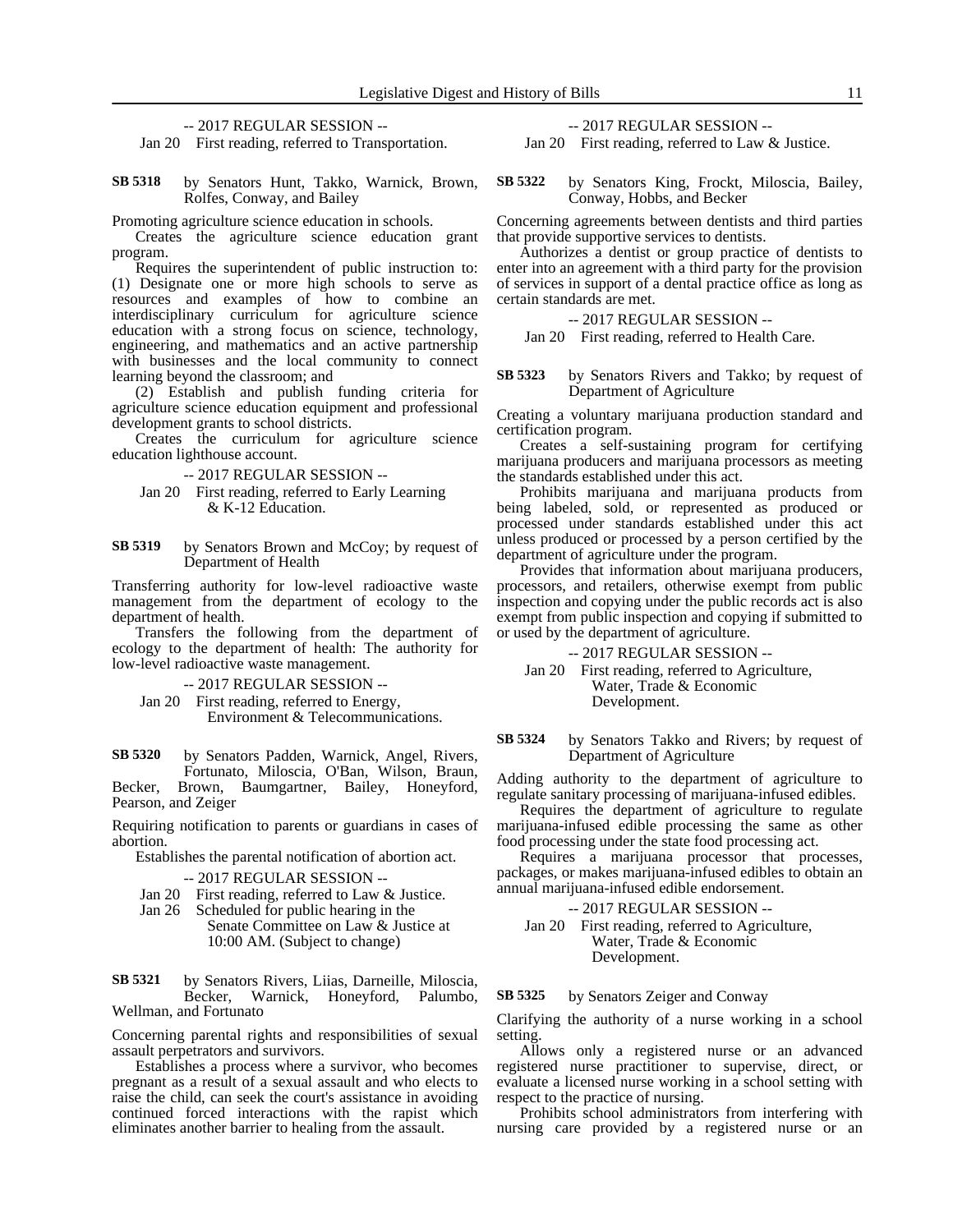advanced registered nurse practitioner working in a school setting, but allows school administrators to supervise a registered nurse or an advanced registered nurse practitioner in all other aspects of employment.

-- 2017 REGULAR SESSION -- Jan 20 First reading, referred to Early Learning & K-12 Education.

by Senators Pearson, Walsh, and Brown **SB 5326**

Regarding disclosure and use of personal information of employees and volunteers of law enforcement and employees and volunteers of the department of corrections.

Revises the public records act with regard to records requests on employees and volunteers of law enforcement and the department of corrections.

-- 2017 REGULAR SESSION --

Jan 20 First reading, referred to Law & Justice.

by Senators Angel and Padden **SB 5327**

Clarifying the duties of court clerks.

Changes the duty of a court clerk from "conform to the direction of the court" to "support the court in the performance of the courts' statutory duties."

Removes the duty of the clerk of the court to forward certain forms to the division of child support.

-- 2017 REGULAR SESSION --

- Jan 20 First reading, referred to Law & Justice.
- Jan 24 Scheduled for public hearing in the

Senate Committee on Law & Justice at 10:00 AM. (Subject to change)

by Senators Honeyford, Hobbs, Bailey, Becker, Miloscia, Angel, Brown, Sheldon, Rivers, Warnick, and Rossi **SB 5328**

Creating a community aviation revitalization board.

Creates the community aviation revitalization board and authorizes the board to: (1) Make direct loans to political subdivisions of the state and privately owned airports for the purpose of improvements at public use airports that primarily support general aviation activities; and

(2) Provide loans to privately owned airports for the purpose of airport improvements if certain conditions are met.

Requires the department of commerce to provide management services, including fiscal and contract services, to assist the board in implementing this act.

Creates the public use general aviation airport loan revolving account.

-- 2017 REGULAR SESSION --

Jan 20 First reading, referred to Ways & Means.

by Senators Honeyford, Becker, Bailey, Angel, Rivers, Warnick, and Rossi **SB 5329**

Exempting the state of Washington from daylight saving time and implementing year-round Pacific Standard Time.

Repeals the daylight saving time statute.

Requires the time in this state to be Pacific Standard Time throughout the calendar year, as determined by reference to Coordinated Universal Time.

-- 2017 REGULAR SESSION -- Jan 20 First reading, referred to State Government.

by Senators Zeiger, Palumbo, Fain, Mullet, King, Hobbs, Liias, Wellman, and Miloscia **SB 5330**

Implementing public-private partnership best practices for nontoll transportation projects.

States that the legislature intends that the review process, criteria, and approvals for public-private partnership projects involving toll-related facilities remain unchanged, but that the review and approval process for nontoll projects be modified so that the criteria and review process can be more closely tailored to the specific type of proposed nontoll project or program.

-- 2017 REGULAR SESSION --

Jan 20 First reading, referred to Transportation.

by Senators Takko and Warnick **SB 5331**

Concerning irrigation district administration.

Modifies provisions relating to irrigation district administration.

-- 2017 REGULAR SESSION --

Jan 20 First reading, referred to Agriculture, Water, Trade & Economic Development.

by Senators Warnick, Takko, and Sheldon **SB 5332**

Extending the expiration date of the public utility tax exemption for certain electrolytic processing businesses.

Delays, until July 1, 2029, the expiration of the public utility tax exemption for certain electrolytic processing businesses.

-- 2017 REGULAR SESSION --

Jan 20 First reading, referred to Energy, Environment & Telecommunications.

by Senators Miloscia, Liias, Zeiger, and Pearson; by request of Secretary of State **SB 5333**

Modifying presidential primary provisions.

Updates the presidential primary process to provide an earlier default date and the flexibility needed to promote a regional presidential primary.

-- 2017 REGULAR SESSION --

Jan 20 First reading, referred to State Government.

by Senators Zeiger, Liias, Walsh, Kuderer, Keiser, and Wellman; by request of Secretary of State **SB 5334**

Concerning voter registration.

Changes the deadlines for voter registration.

- -- 2017 REGULAR SESSION --
- Jan 20 First reading, referred to State Government.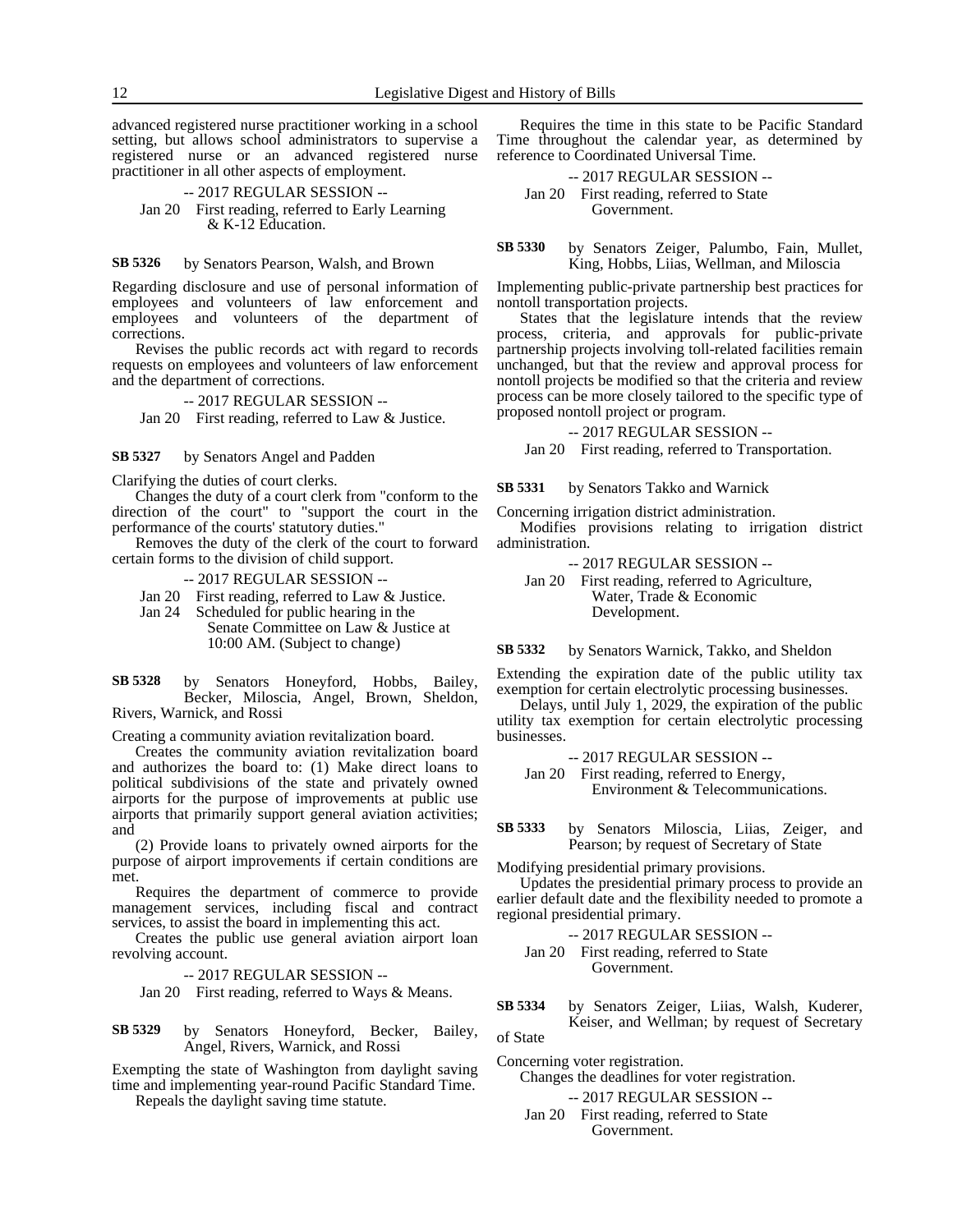by Senators Fain, Billig, Zeiger, Walsh, Keiser, Conway, Pedersen, Wellman, and Hasegawa; by request of Secretary of State **SB 5335**

Collecting voter registration sign up information for persons seventeen years of age during the period one year prior to attaining eighteen years of age including the designation of voter registration locations and voter sign up locations.

Formalizes a registration sign-up process to: (1) Authorize persons who are seventeen years old to sign up to register to vote;

(2) Engage these new voters; and

(3) Encourage their civic participation in an educational environment.

Exempts the following from public inspection and copying under the public records act: Information contained in voter preregistration records.

-- 2017 REGULAR SESSION --

Jan 20 First reading, referred to State Government.

by Senators Miloscia, Hunt, Zeiger, Kuderer, Wellman, and Fortunato; by request of Secretary of State **SB 5336**

Criminalizing damaging, destroying, tampering, or removing ballot return boxes or contents.

Includes, in the crime of malicious mischief, when a person causes an interruption or impairment of service rendered to the public by physically damaging, destroying, tampering, or removing an official ballot deposit box, a ballot drop box, or the contents of a deposit box or a drop box.

-- 2017 REGULAR SESSION --

- Jan 20 First reading, referred to Law & Justice.
- Jan 24 Scheduled for public hearing in the Senate Committee on Law & Justice at 10:00 AM. (Subject to change)

by Senators Miloscia, Hunt, Zeiger, and Kuderer; by request of Secretary of State **SB 5337**

Modifying declaration of candidacy provisions.

Revises declaration of candidacy provisions with regard to the filing of the declaration, filing fees, and a county auditor's requirement to provide access to the state electronic filing system for candidates filing electronically.

-- 2017 REGULAR SESSION --

Jan 20 First reading, referred to State Government.

#### by Senators Wilson and Takko **SB 5338**

Concerning registration enforcement for off-road vehicles and snowmobiles.

States that it is a gross misdemeanor for a resident to register an off-road vehicle or a snowmobile in another state, or to hold a manufacturer's statement of origin and not apply for a Washington state certificate of title within fifteen days of having the off-road vehicle or snowmobile brought to this state, to avoid the payment of a tax or license fee imposed in this state.

Requires motorsports vehicle manufacturers to report to the department of licensing a listing of motorsports vehicle warranties for off-road vehicles and snowmobiles registered to this state's residents but sold by out-of-state motorsports vehicle dealers in the previous calendar year.

### -- 2017 REGULAR SESSION --

Jan 20 First reading, referred to Transportation.

by Senators O'Ban, Padden, Miloscia, King, Schoesler, Zeiger, Becker, Baumgartner, Rossi, Wilson, Sheldon, Angel, Honeyford, Braun, and Warnick **SB 5339**

Accommodating the civil rights of religious objectors to mandatory payments to labor organizations.

Accommodates the civil rights of religious objectors to mandatory payments to labor organizations.

-- 2017 REGULAR SESSION --

Jan 20 First reading, referred to Commerce, Labor & Sports.

by Senators Keiser, Baumgartner, and Conway; by request of Department of Labor & Industries **SB 5340**

Concerning class B elevator work permits.

Authorizes the department of labor and industries to issue class B elevator work permits for the performance of class B elevator work without the requirement of a witness inspection of the equipment before it is placed into operation.

-- 2017 REGULAR SESSION --

Jan 20 First reading, referred to Commerce, Labor & Sports.

by Senators King, Baumgartner, and Conway; by request of Department of Labor & Industries **SB 5341**

Modifying monetary penalties imposed for infractions relating to mobile and manufactured home installation.

Requires the department of labor and industries to set by rule a schedule of monetary penalties for infractions imposed under chapter 43.22A RCW (mobile and manufactured home installation).

Increases monetary penalties for infractions under chapter 43.22A RCW.

-- 2017 REGULAR SESSION --

Jan 20 First reading, referred to Commerce, Labor & Sports.

by Senators King, Takko, Pearson, and Pedersen; by request of Parks and Recreation Commission **SB 5342**

Concerning the distribution of monetary penalties to local courts and state agencies paid for failure to comply with discover pass requirements.

Requires a county treasurer to remit, to the state treasurer, seventy-five percent of the money received from penalties with regard to the display of a discover pass, vehicle access pass, or day-use permit.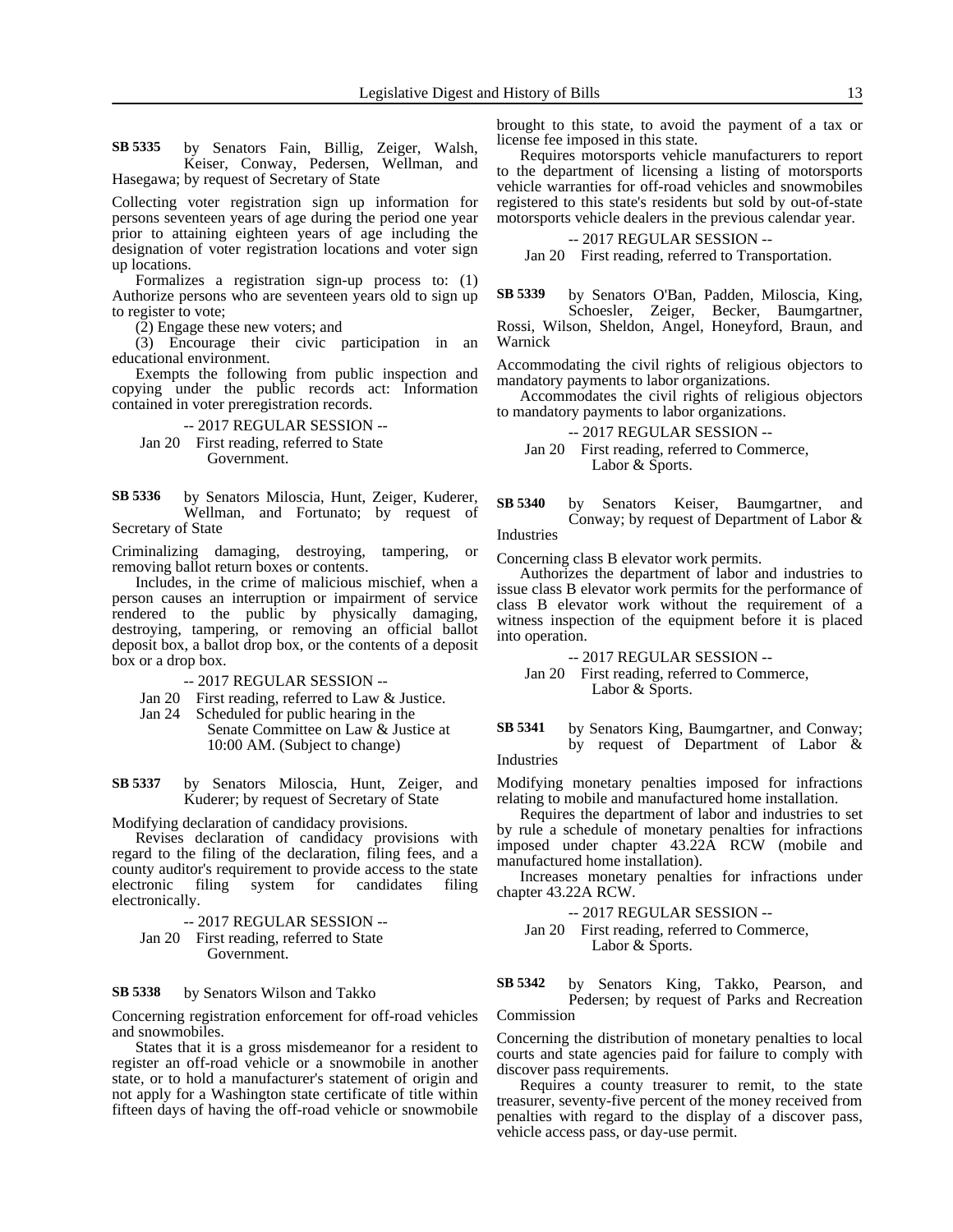Requires the balance of noninterest money received by a county treasurer to be deposited in the county current expense fund.

-- 2017 REGULAR SESSION -- Jan 20 First reading, referred to Natural Resources & Parks.

#### by Senators Warnick and Takko **SB 5343**

Concerning notice sent by and certain release of information affecting registered tow truck operators.

Modifies mailing requirements of tow truck operators when sending certain notifications to legal and registered vehicle owners.

Prohibits furnishing to an insurance company the abstract driving record of a registered tow truck operator.

-- 2017 REGULAR SESSION --

Jan 20 First reading, referred to Transportation.

by Senators Fain, Walsh, Baumgartner, Rivers, and Angel **SB 5344**

Enhancing enforcement of the equal pay act.

Addresses wage discrimination due to an employee's gender.

Requires an employer to allow an employee to inquire about, discuss, or disclose, the compensation of the employee or another employee, or to aid or encourage another employee to exercise his or her rights.

-- 2017 REGULAR SESSION -- Jan 20 First reading, referred to Commerce, Labor & Sports.

by Senators Walsh, Kuderer, Sheldon, Takko, Miloscia, Zeiger, Honeyford, Nelson, and Palumbo **SB 5345**

Creating Imagine special license plates.

Creates "Imagine" special license plates to provide funds to Feeding Washington for programs to help end hunger in Washington.

-- 2017 REGULAR SESSION --

Jan 20 First reading, referred to Transportation.

by Senators Walsh, Rolfes, Zeiger, Hobbs, Warnick, Pedersen, Nelson, Darneille, Pedersen, Nelson, Darneille, Kuderer, Hunt, Keiser, McCoy, Honeyford, Fain, Liias, Cleveland, Sheldon, Conway, Pearson, Frockt, Wilson, Bailey, and Hasegawa **SB 5346**

Creating a legislative page scholarship program.

Authorizes the secretary of the senate and the chief clerk of the house of representatives to administer and conduct a legislative page scholarship program to provide: (1) Resources for students who participate in the page programs of the senate or house; and

(2) Provide assistance to students, based on financial need, who qualify for a page program.

Creates the legislative page scholarship account.

-- 2017 REGULAR SESSION --

Jan 20 First reading, referred to State Government.

by Senators Walsh, Darneille, Zeiger, Rolfes, Sheldon, Angel, and Hasegawa **SB 5347**

Concerning the definition of work activity for the purposes of the WorkFirst program.

Revises the definition of "work activity" for purposes of the Work First temporary assistance for needy families program to change the amount of vocational training time, from twelve months to twenty-four months, to qualify as work activity.

Requires the joint legislative audit and review committee to review the impact of extending that time.

-- 2017 REGULAR SESSION --

Jan 20 First reading, referred to Human Services, Mental Health & Housing.

by Senators Fain, Rolfes, Zeiger, Darneille, Conway, Keiser, and Kuderer **SB 5348**

Concerning students who receive special education services who earn certificates of individual achievement.

Requires a student that receives special education services who, as a result of his or her academic performance, earns a certificate of individual achievement to: (1) Be entitled to receive a regular high school diploma;

(2) Remain eligible to receive transition services between ages eighteen and twenty-one if his or her most recent evaluation and current individualized education program specify a continuing need for the services; and

(3) Continue to generate associated state and federal funding for the school district that provides the services.

-- 2017 REGULAR SESSION --

Jan 20 First reading, referred to Early Learning & K-12 Education.

by Senators Cleveland, Billig, Rivers, Conway, Keiser, Saldaña, Hasegawa, Frockt, and Kuderer **SB 5349**

Concerning elder justice centers.

Requires the department of social and health services to coordinate the implementation of an elder justice demonstration program which must include establishing an elder justice center in Spokane county and expanding the elder justice center located in Clark county.

### -- 2017 REGULAR SESSION --

Jan 20 First reading, referred to Health Care.

### by Senators Fortunato, Padden, O'Ban, Braun, Angel, Schoesler, Brown, and Kuderer **SB 5350**

Establishing deadlines for final determinations and dispositions in agency adjudicative proceedings.

Revises administrative procedure act provisions as follows: (1) Requires an agency to make a final administrative determination or disposition for a matter that is subject to an adjudicative proceeding within two years after the commencement of the adjudicative proceeding unless all parties to the proceeding agree to waive the time limitation;

(2) Authorizes a person to file a petition for judicial review and is presumed to have exhausted all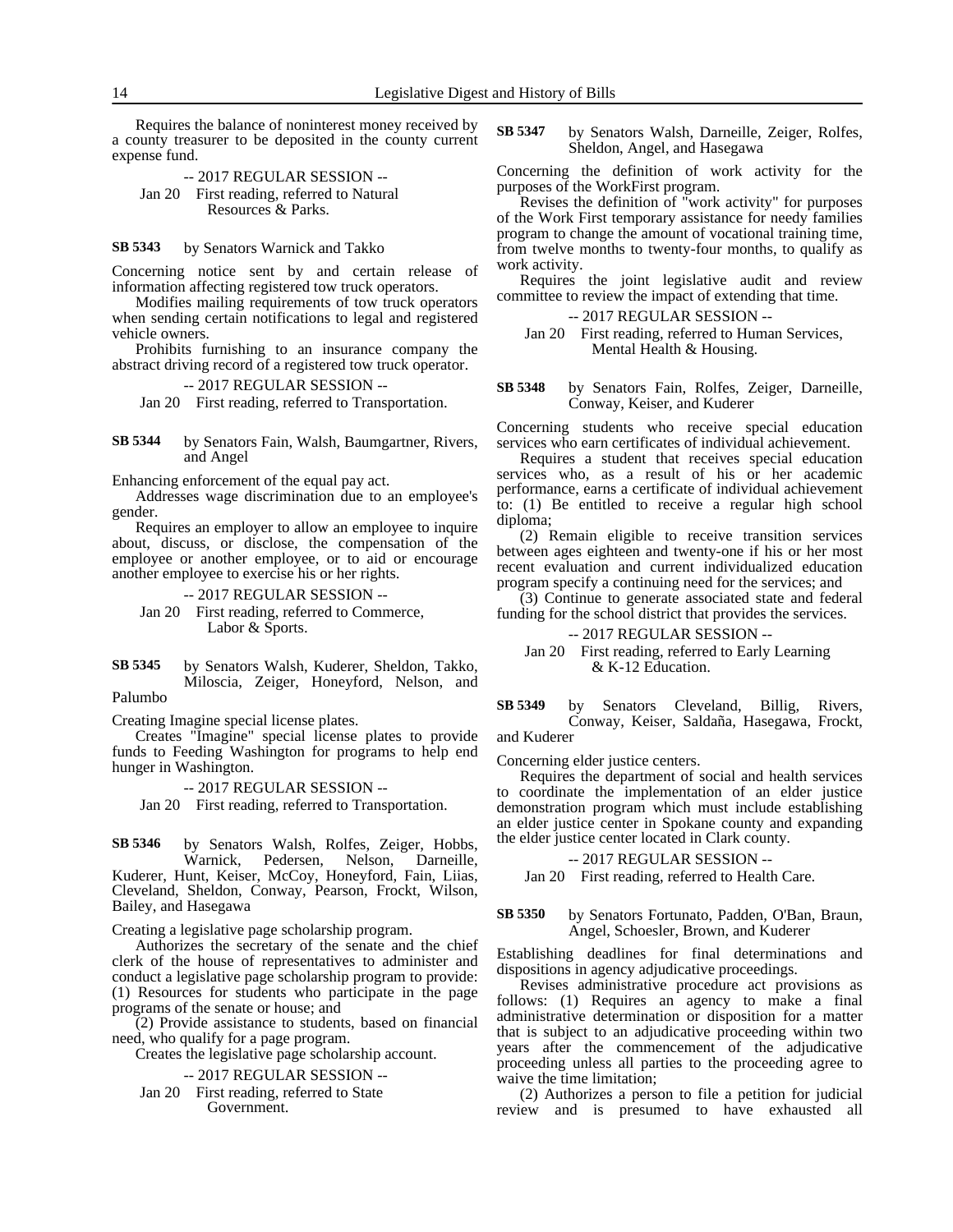administrative remedies when an agency fails to comply with  $(1)$  above;

(3) Authorizes the court to receive evidence in addition to that contained in the agency record for judicial review, if it relates to the validity of the agency action at the time it was taken and is needed to decide disputed issues regarding an issue or fact identified as contested in a petition for judicial review filed under (2) above; and

(4) Prohibits the court from remanding certain matters, when a petition for judicial review is filed under (2) above, unless all parties consent.

-- 2017 REGULAR SESSION --

Jan 20 First reading, referred to Law & Justice.

Jan 25 Scheduled for public hearing in the Senate Committee on Law & Justice at 8:00 AM. (Subject to change)

by Senators Rivers and Cleveland; by request of Department of Health **SB 5351**

Concerning dental professions.

Authorizes the dental quality assurance commission to adopt rules for renewal requirements for a credential, including continuing education requirements for expanded function dental auxiliary licenses.

Changes the composition of the commission.

-- 2017 REGULAR SESSION --

Jan 20 First reading, referred to Health Care.

by Senators Rivers and Cleveland; by request of Department of Health **SB 5352**

Increasing the number of members on the board of osteopathic medicine and surgery.

Changes the composition of the state board of osteopathic medicine and surgery.

-- 2017 REGULAR SESSION --

Jan 20 First reading, referred to Health Care.

by Senators Rivers, Cleveland, and Frockt; by request of Department of Health **SB 5353**

Concerning foundational public health services.

Addresses the protection of the public's health in the state, core public health services and essential capabilities that comprise foundational public health services, and development of a governmental public health improvement plan.

Creates the core public health services account.

-- 2017 REGULAR SESSION --

Jan 20 First reading, referred to Health Care.

by Senators Miloscia, Carlyle, Walsh, Darneille, Pedersen, Billig, Kuderer, Hunt, Hasegawa, Ranker, Keiser, and Wellman; by request of Attorney General **SB 5354**

Reducing criminal justice expenses by eliminating the death penalty and instead requiring life imprisonment without possibility of release or parole as the sentence for aggravated first degree murder.

Eliminates the death penalty and requires life imprisonment without possibility of release or parole as the sentence for aggravated first degree murder.

-- 2017 REGULAR SESSION -- Jan 20 First reading, referred to Law & Justice.

by Senators Conway, Rivers, Cleveland, Keiser, Kuderer, Hasegawa, Saldaña, and Darneille **SB 5355**

Expanding the use of telemedicine to improve access to care for injured workers.

Requires the director of the department of labor and industries to: (1) Develop access to telemedicine and reimburse providers for services in a manner that is similar to the policies developed for commercial health insurance plans and medicaid managed care plans; and

(2) Reimburse a provider for a health care service provided to a covered person through telemedicine or store and forward technology for a health care service that is medically necessary.

-- 2017 REGULAR SESSION --

Jan 20 First reading, referred to Commerce, Labor & Sports.

by Senators Fain, Palumbo, Miloscia, Frockt, Bailey, Rolfes, Angel, Keiser, Conway, Pedersen, and Wilson **SB 5356**

Concerning the humane treatment of dogs.

Addresses the unlawful tethering of a dog.

-- 2017 REGULAR SESSION --

Jan 20 First reading, referred to Law & Justice.

by Senators Ranker, Fain, Billig, Sheldon, Hunt, Palumbo, Zeiger, Hobbs, Rolfes, **SB 5357**

Pearson, Rivers, Carlyle, Saldaña, Walsh, Liias, Conway, Kuderer, and Hasegawa

Establishing a pilot project to license outdoor early learning and child care programs.

Requires the department of early learning to: (1) Establish a pilot project to license outdoor, nature-based early learning and child care programs; and

(2) Convene an advisory group of outdoor, naturebased early learning practitioners to inform and support implementation of the pilot project.

### -- 2017 REGULAR SESSION --

Jan 20 First reading, referred to Early Learning & K-12 Education.

by Senators Schoesler and Ranker **SB 5358**

Improving tax and licensing laws administered by the department of revenue, but not including changes to tax laws that are estimated to affect state or local tax collections as reflected in any fiscal note prepared and approved under the process established in chapter 43.88A RCW.

Addresses the improvement of department of revenueadministered tax and licensing laws regarding: (1) Providing reasonable tools for the effective administration of the public utility district privilege tax;

(2) Pet adoption fees;

(3) Technical corrections and clarifications to 2015 legislation;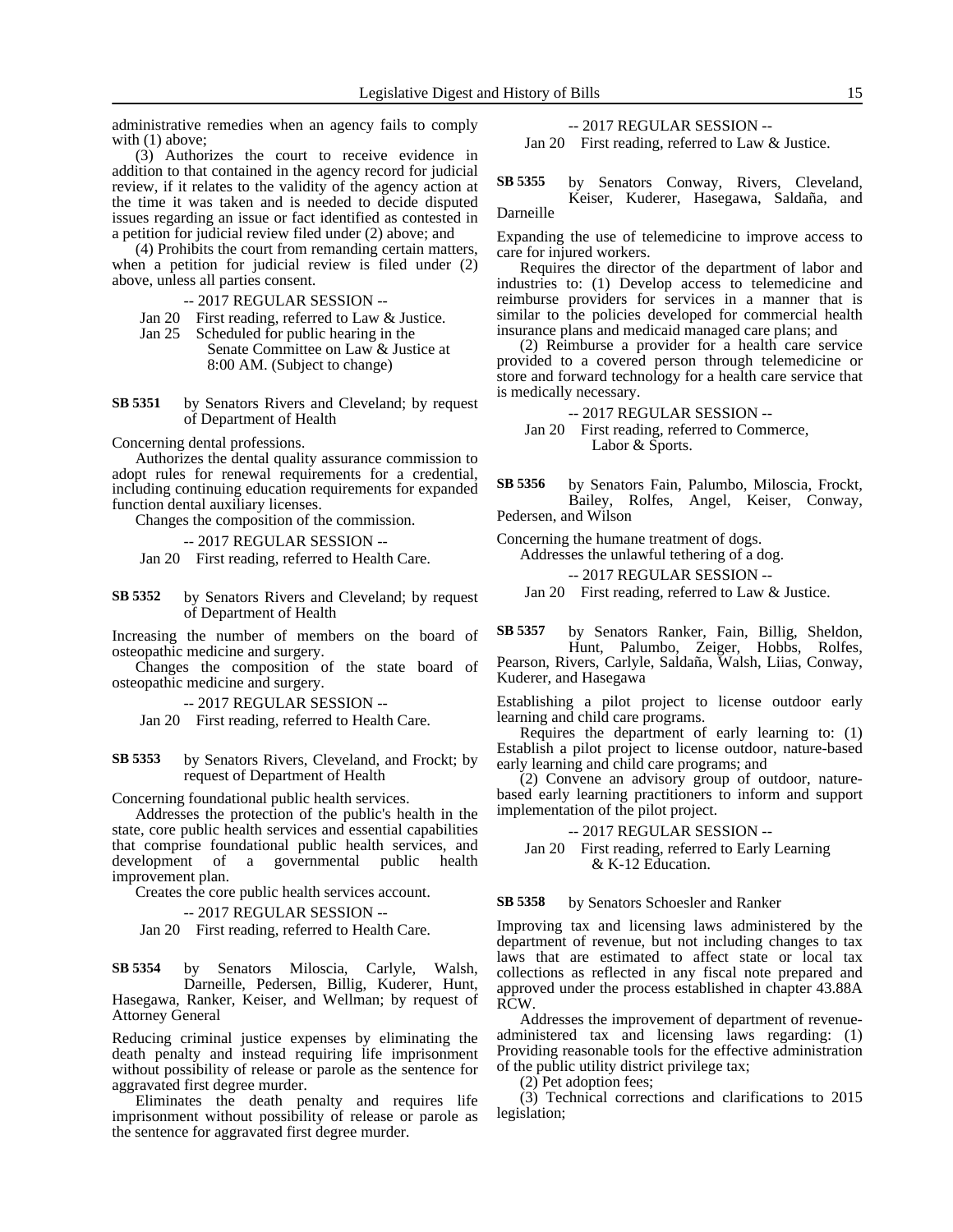(4) Automated sales suppression devices and phantom-ware;

(5) Annual surveys and reports for tax preferences;

(6) Estate tax return filing relief;

(7) Clarifying that licensing information may not be disclosed for commercial purposes;

(8) Background investigations;

(9) Revising the date by which the department of revenue is required to provide estimates of the amount of public forestland that is available for timber harvesting; and

(10) Electronic communication of confidential property tax information.

-- 2017 REGULAR SESSION --

Jan 20 First reading, referred to Ways & Means.

by Senators Conway, Zeiger, Bailey, Rolfes, Hobbs, and Kuderer **SB 5359**

Requiring annual reporting on the implementation of laws to streamline licensing processes for military service members and their spouses.

Requires the regulating authorities for the department of licensing and the department of health to: (1) File reports to the legislature biennially and the state military transition council annually beginning January 1, 2018; and

(2) Appear annually before the joint committee on veterans' and military affairs to provide updates on progress in their efforts to implement certain requirements.

-- 2017 REGULAR SESSION -- Jan 20 First reading, referred to State Government.

by Senators Bailey, Rivers, Cleveland, Darneille, Brown, O'Ban, Conway, Walsh, Rolfes, Zeiger, Hasegawa, Keiser, Wellman, Kuderer, and Fain **SB 5360**

Reducing training requirements for developmental disability respite providers working three hundred hours or less in any calendar year.

Requires a person working as an individual provider who provides respite care services only for individuals with developmental disabilities and works three hundred hours or less in a calendar year to complete fourteen hours of training within the first one hundred twenty days after becoming an individual provider.

-- 2017 REGULAR SESSION --

Jan 20 First reading, referred to Health Care.

by Senators Bailey, Mullet, Zeiger, Palumbo, Fain, Frockt, Carlyle, Keiser, Kuderer, Wellman, and Wilson **SB 5361**

Concerning the opportunity scholarship program.

Revises the opportunity scholarship act to increase the number of professional-technical certificates and professional-technical degrees.

Authorizes the opportunity scholarship board to elect to have the state investment board invest funds in the pathways scholarship account.

-- 2017 REGULAR SESSION --

Jan 20 First reading, referred to Higher Education.

by Senators Braun, Mullet, Baumgartner, Liias, and Rossi **SB 5362**

Providing an exemption from unemployment compensation for certain providers of commercial transportation services.

Exempts services performed by a driver providing commercial transportation services from the definition of "employment" for purposes of Title 50 RCW (unemployment compensation).

- -- 2017 REGULAR SESSION --
- Jan 20 First reading, referred to Commerce, Labor & Sports.

by Senators Walsh, Frockt, Rivers, Fain, Carlyle, Darneille, Miloscia, Warnick, and Kuderer **SB 5363**

Concerning the appointment of counsel for youth in dependency court proceedings.

Gives a child the right to be represented by counsel and have counsel appointed for him or her by the court at all stages of a proceeding in which a child is alleged to be dependent.

Requires the court to appoint an attorney for a child in a dependency proceeding before the initial shelter care hearing.

-- 2017 REGULAR SESSION --

Jan 20 First reading, referred to Human Services, Mental Health & Housing.

by Senators Palumbo, Angel, Takko, and Zeiger **SB 5364**

Removing disincentives to the voluntary formation of regional fire protection service authorities by establishing parity, equalizing certain provisions with existing laws governing fire protection districts, and clarifying the formation process.

Revises regional fire protection service authority provisions as follows: (1) Removes disincentives to the voluntary formation of the authorities by establishing parity;

(2) Equalizes certain provisions with existing laws governing fire protection districts; and

(3) Clarifies the formation process.

-- 2017 REGULAR SESSION --

Jan 20 First reading, referred to Local Government.

by Senators King, Hobbs, Liias, and Wilson; by request of Department of Transportation **SB 5365**

Concerning relocation assistance for persons displaced by agency property acquisitions.

Revises relocation assistance provisions with regard to persons displaced by agency property acquisitions.

### -- 2017 REGULAR SESSION --

Jan 20 First reading, referred to Transportation.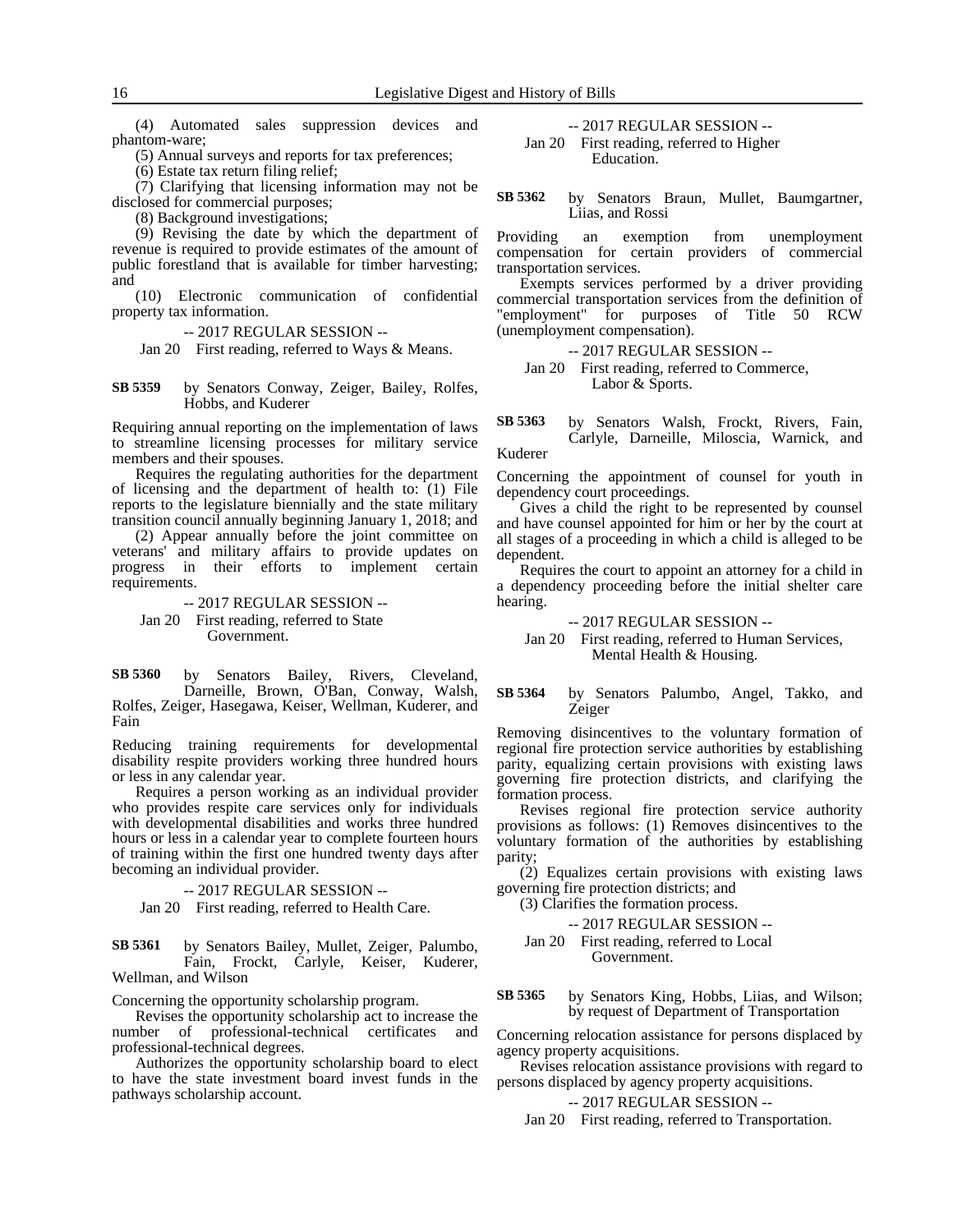by Senators Hobbs, King, Liias, and Fortunato; by request of Department of Transportation **SB 5366**

Concerning the authorization of and deposit of moneys from department of transportation advertising activities.

Authorizes the department of transportation to: (1) Sell commercial advertising, including product placement, on department web sites and social media; and

(2) Sell a version of its mobile application to users who desire to have access to an application without advertising.

-- 2017 REGULAR SESSION --

Jan 20 First reading, referred to Transportation.

by Senators Becker, Warnick, and Cleveland **SB 5367**

Modifying the pupil transportation funding formula to address underfunded school districts that operate pupil transportation efficiently.

Requires the superintendent of public instruction to establish a transportation allocation adjustment process to address underfunded districts operating pupil transportation efficiently.

-- 2017 REGULAR SESSION --

Jan 20 First reading, referred to Early Learning & K-12 Education.

by Senators Becker, Rivers, O'Ban, Brown, Sheldon, Angel, Bailey, Braun, Warnick, and **SB 5368**

Honeyford

Limiting the authority to seek medicaid waivers.

Prohibits the state health care authority from pursuing federal waivers that obligate the state to future spending, create entitlements, or expand the scope of government without legislative authorization.

### -- 2017 REGULAR SESSION --

Jan 20 First reading, referred to Health Care.

by Senators Becker, Cleveland, Rivers, Keiser, Bailey, Angel, Warnick, and Wilson **SB 5369**

Concerning the practice of naturopathy.

Authorizes a naturopath to prescribe and administer legend drugs and controlled substances contained in schedules III through V of the uniform controlled substances act as necessary in the practice of naturopathy.

Requires a naturopath who prescribes controlled substances to register with the department of health to access the prescription monitoring program.

Requires the board of naturopathy to establish education and training requirements related to prescribing legend drugs and controlled substances.

-- 2017 REGULAR SESSION --

Jan 20 First reading, referred to Health Care.

by Senators Becker, Bailey, Rivers, O'Ban, Fain, Zeiger, Brown, Fortunato, Warnick, Miloscia, Angel, and Wilson **SB 5370**

Concerning federal funding programs requiring changes in state law.

Requires the joint legislative audit and review committee to report to the legislature regarding federal funding programs greater than twenty-five million dollars in biennial expenditures affecting the state's health and human services agencies and the common school system that specify conditions requiring changes in state statutes as a condition of receiving federal funding.

### -- 2017 REGULAR SESSION --

Jan 20 First reading, referred to Ways & Means.

by Senators Becker, Rivers, Brown, Braun, Angel, Warnick, and Honeyford **SB 5371**

Protecting public sector workers' rights through public disclosure of public sector unions' finances.

Increases transparency and financial disclosure of public sector unions' finances.

Provides that this act is null and void if appropriations are not approved.

-- 2017 REGULAR SESSION --

Jan 20 First reading, referred to Commerce, Labor & Sports.

by Senators Becker, Rivers, Brown, Miloscia, O'Ban, Zeiger, and Angel **SB 5372**

Addressing state audit findings of noncompliance with state law.

Requires a state agency, within thirty days of receipt of an audit containing findings of noncompliance with state law, to submit a response and a plan for remediation to the governor, the state auditor, the office of financial management, the joint legislative audit and review committee, and the relevant fiscal and policy committees of the senate and house of representatives.

-- 2017 REGULAR SESSION --

Jan 20 First reading, referred to State Government.

by Senators Becker, Angel, Rivers, Brown, Miloscia, Fortunato, Bailey, Zeiger, and Keiser **SB 5373**

Concerning the recruitment and retention of Washington state patrol officers.

Requires a transfer from connecting Washington account project funds, appropriated for fish culverts, to the state patrol highway account if funds in the state patrol highway account are not sufficient to meet the needs of the state patrol for training and hiring new officers at the competitive salary levels established in this act.

-- 2017 REGULAR SESSION --

Jan 20 First reading, referred to Transportation.

by Senators Becker, Bailey, Rivers, Brown, Miloscia, O'Ban, Warnick, Angel, Honeyford, Padden, and Braun **SB 5374**

Concerning state employee whistleblower protection.

Revises the definition of "improper governmental action," for purposes of state employee whistleblower protection, to include any action by an employee undertaken in the performance of the employee's official duties that violates the administrative procedure act or